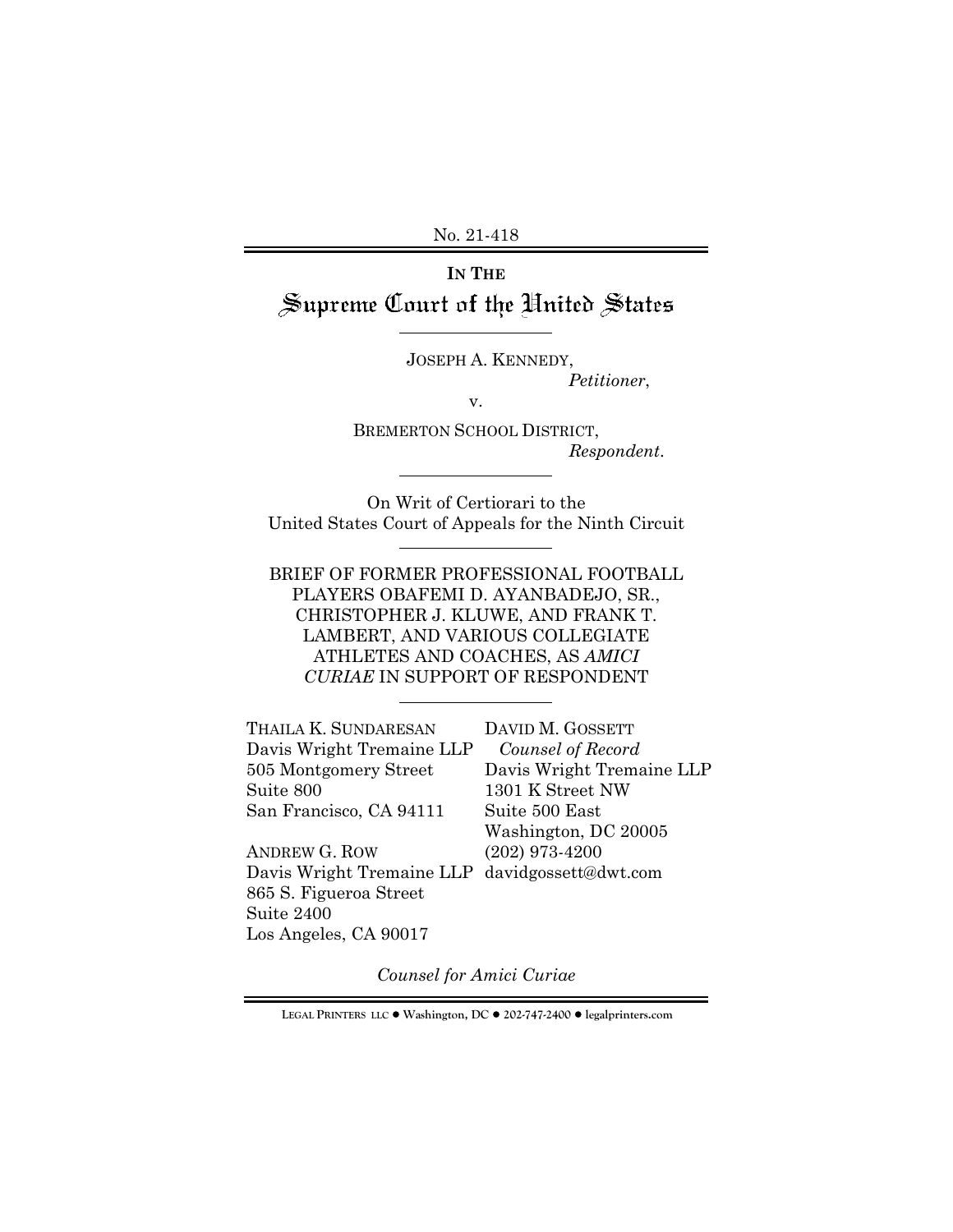# **TABLE OF CONTENTS**

| MR. KENNEDY'S 50-YARD-LINE PRAYERS<br>WITH HIS TEAM INAPPROPRIATELY<br>CAUSED PLAYERS TO FEEL COERCED<br>TO PARTICIPATE IN RELIGIOUS |
|--------------------------------------------------------------------------------------------------------------------------------------|
|                                                                                                                                      |
| A. The Coach-Athlete Relationship Is                                                                                                 |
| $1_{-}$                                                                                                                              |
| 2.<br>Coaches hold the keys to athletes'                                                                                             |
| A coach's sphere of influence and<br>3.<br>control often extends far beyond the                                                      |
| 4. Players may feel compelled to<br>participate in the prayers conducted by<br>their coaches and teammates 18                        |
| B. Mr. Kennedy's Prayers Were Coercive 20                                                                                            |
|                                                                                                                                      |

i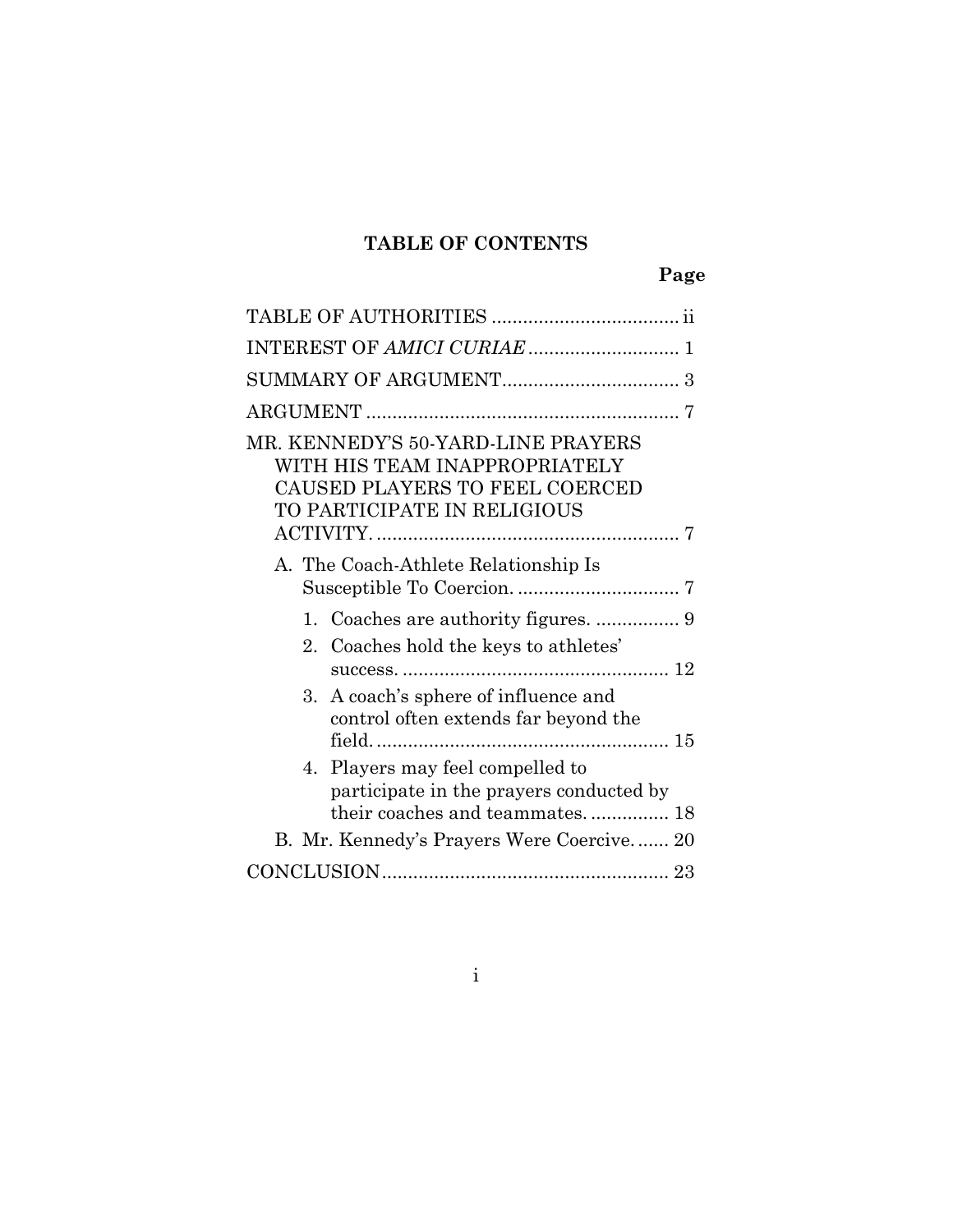# **TABLE OF AUTHORITIES**

**Page(s)** 

## **Cases**

| Borden v. Sch. Dist. of Twp. of E.<br>Brunswick,        |
|---------------------------------------------------------|
| Capitol Square Review & Advisory Bd.<br>v. Pinette,     |
| Edwards v. Aguillard,                                   |
| Epperson v. Arkansas,                                   |
| Lee v. Weisman,                                         |
| McCreary Cty. v. Am. Civ. Liberties<br>Union of $Ky.$ , |
| Santa Fe Indep. Sch. Dist. v. Doe,                      |
| School Dist. of Grand Rapids v. Ball,                   |

ii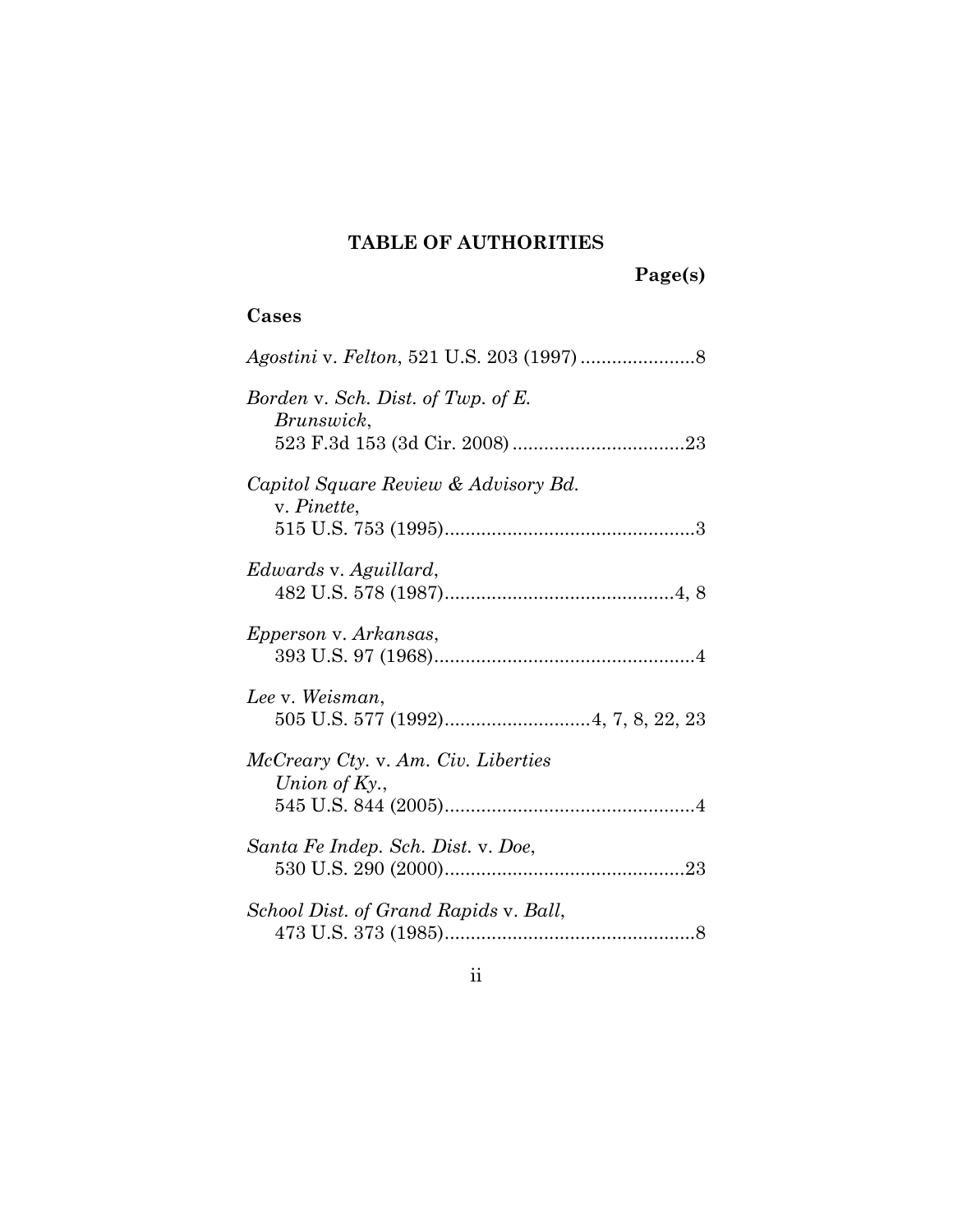# **Constitutional Provisions**

iii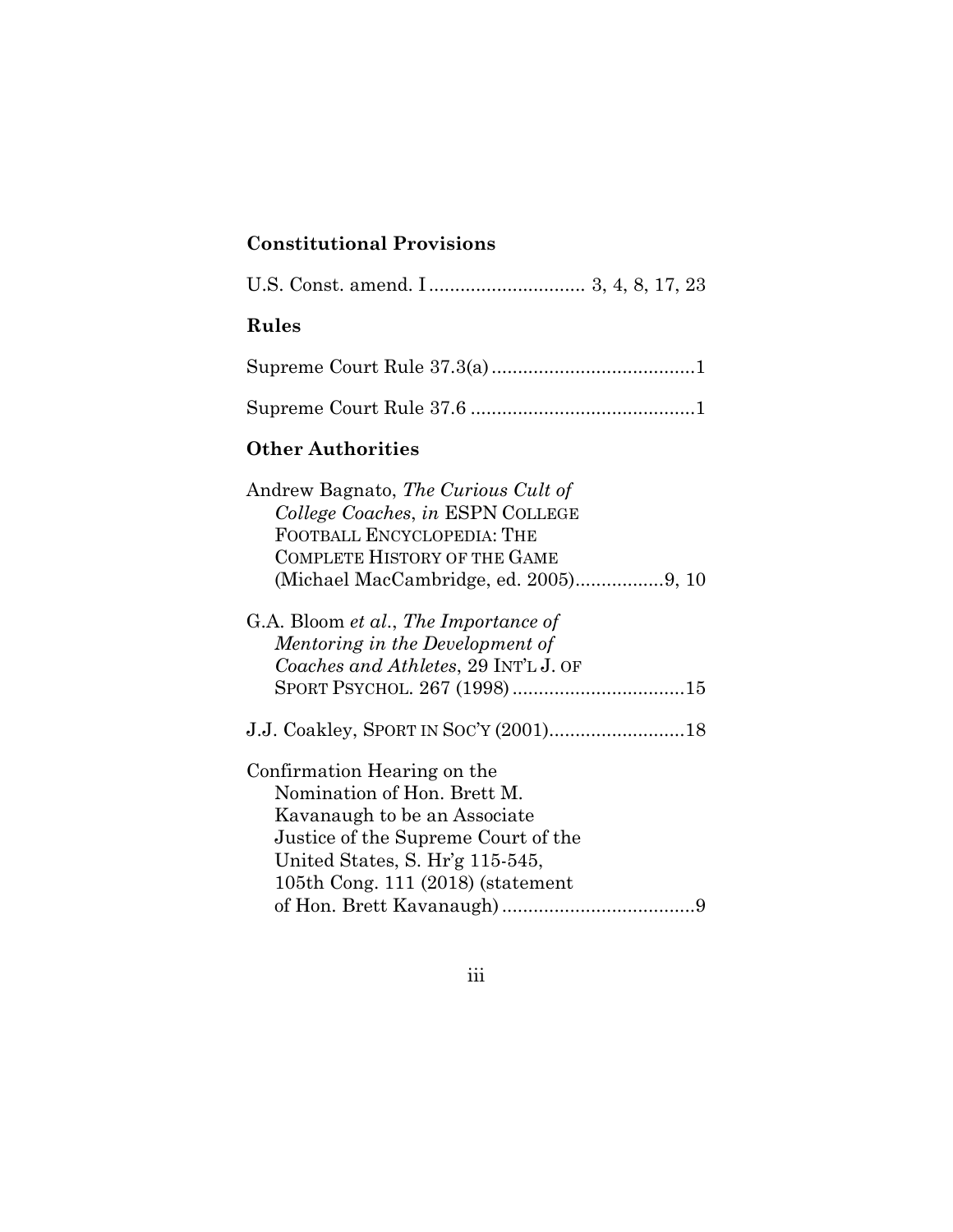| Daniel R. Czech et al., The experience of     |
|-----------------------------------------------|
| Christian prayer in sport: An                 |
| existential phenomenological                  |
| <i>investigation</i> , 23 J. OF PSYCHOL. $\&$ |
|                                               |
| Erin B. Edwards, Note, College                |
| Athletics, Coercion, and the                  |
| Establishment Clause: The Case of             |
| Clemson Football, 106 VA. L. REV.             |
|                                               |
| Gil Fried & Lisa Bradley, Applying the        |
| First Amendment to Prayer in a                |
| <b>Public University Locker Room: An</b>      |
| Athlete's and Coach's Perspective,            |
| 4 MARQUETTE SPORTS L. J. 301                  |
|                                               |
| Greg Garber, Belichick on Knight: 'He's       |
| not the same guy,'ESPN.com                    |
|                                               |
| Scott A. Graupensperger et al.,               |
| Everyone Else Is Doing It: The                |
| <b>Association Between Social Identity</b>    |
| and Susceptibility to Peer Influence          |
| in NCAA Athletes, 40 J. OF SPORT &            |
| EXERCISE PSYCHOL. 117 (2018)22                |

iv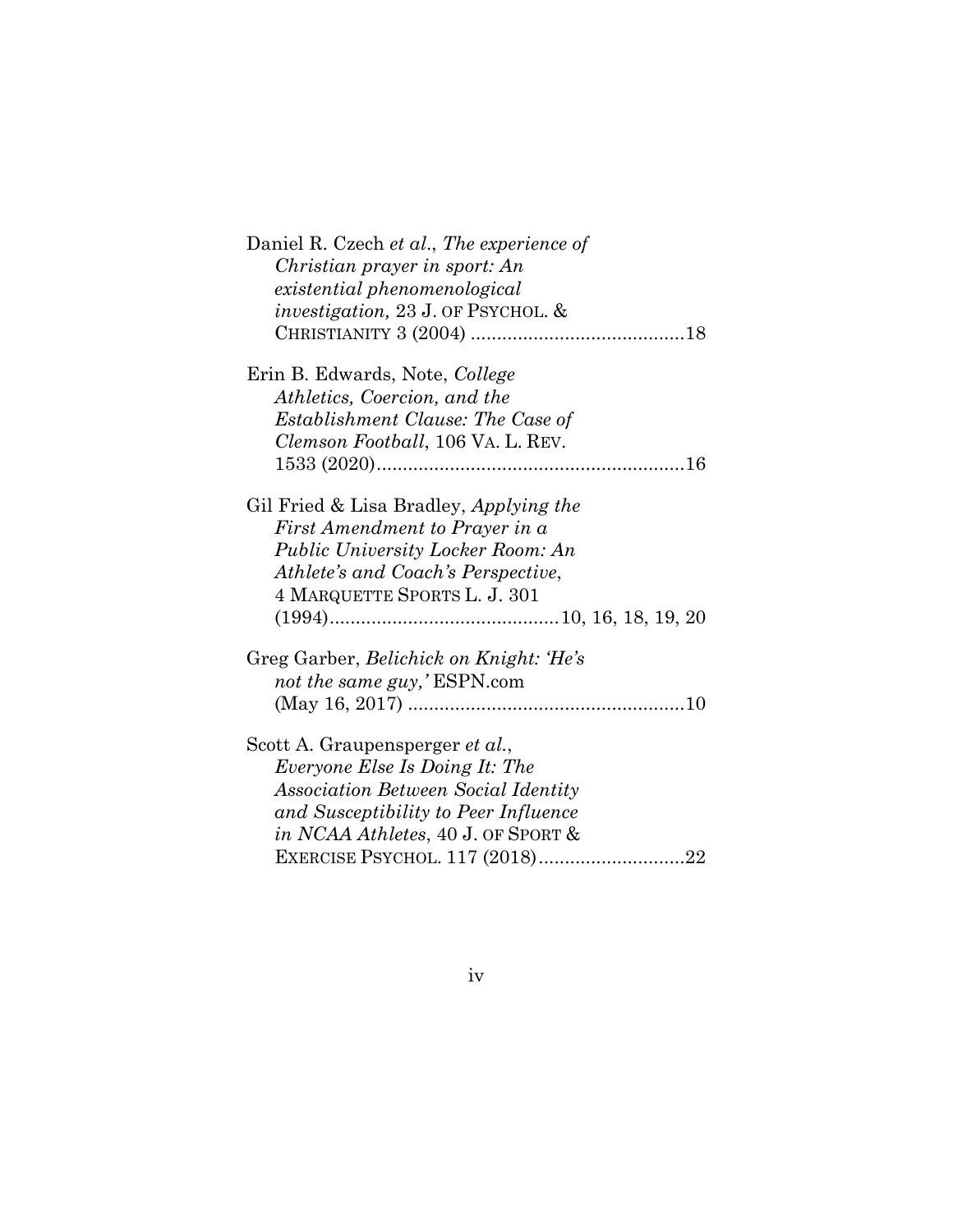| Ross Hawley, Recruiting Column: How                 |
|-----------------------------------------------------|
| your coach can help you land a                      |
| scholarship, USA TODAY (Sept. 25,                   |
|                                                     |
|                                                     |
| S. Jowett & I.M. Cokerill, Olympic                  |
| medallists' perspective of the athlete-             |
| coach relationship, 4 PSYCHOLOGY OF                 |
| SPORTS & EXERCISE 313 (2003)15, 16                  |
| Tim Keown, The Confession of Arian                  |
| Foster, ESPN THE MAGAZINE                           |
|                                                     |
|                                                     |
| Frank Lambert, THE FOUNDING                         |
| FATHERS AND THE PLACE OF                            |
|                                                     |
|                                                     |
| Frank Lambert, SEPARATION OF                        |
| <b>CHURCH AND STATE: FOUNDING</b>                   |
| PRINCIPLE OF RELIGIOUS LIBERTY                      |
|                                                     |
| Melissa A. Murray et al., The                       |
|                                                     |
| Relationship between Prayer and                     |
| Team Cohesion in Collegiate Softball                |
| <i>Teams, 24 J. OF PSYCHOL. <math>\&amp;</math></i> |
| CHRISTIANITY 223 (2005) 18, 20                      |
| <b>Jack Scott, THE ATHLETIC REVOLUTION</b>          |
|                                                     |
|                                                     |

## v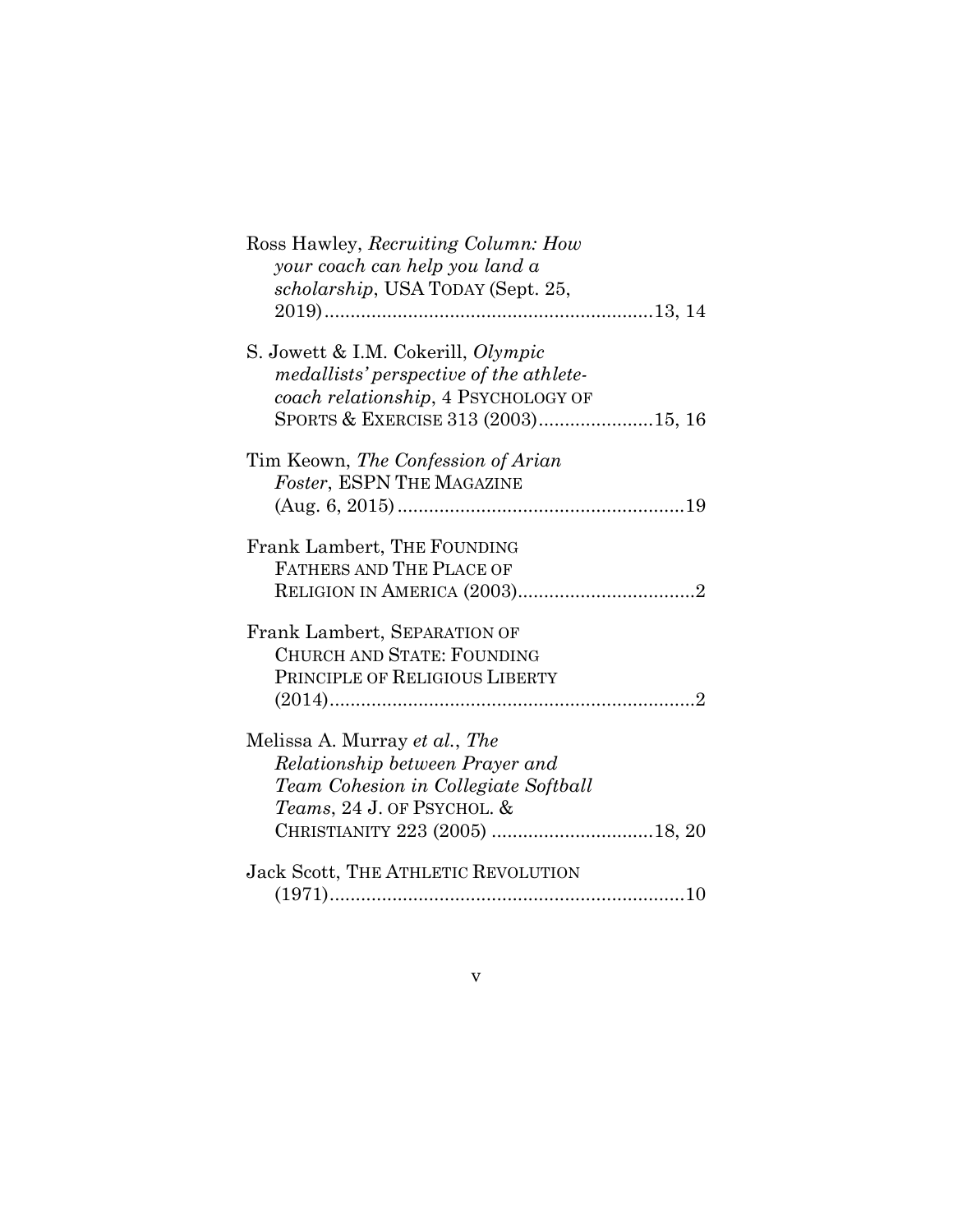| Ashley E. Stirling & Gretchen A. Kerr,       |
|----------------------------------------------|
| Abused athletes' perceptions of the          |
| $coach\text{-}athlete\, relationship, 12(2)$ |
| SPORT IN SOC'Y 227 (2009) 10, 12, 15         |
| P.D. Turman, <i>Coaches and cohesion:</i>    |
| The impact of coaching techniques            |
| on team cohesion in the small group          |
| sport setting, 26 J. OF SPORT                |
|                                              |
|                                              |
| Robert W. Turner II, NOT FOR LONG:           |
| THE LIFE AND CAREER OF THE NFL               |
|                                              |
| R.A. Vernacchia, <i>They used to call me</i> |
| coach: burnout and the career                |
| termination of coaches, in SPORTS            |
| PSYCHOLOGY: AN ANALYSIS OF                   |
|                                              |
| ATHLETE BEHAVIOR (K.P. Henschen              |
| & W.F. Straub eds., 3d ed. 1995) 16          |

# vi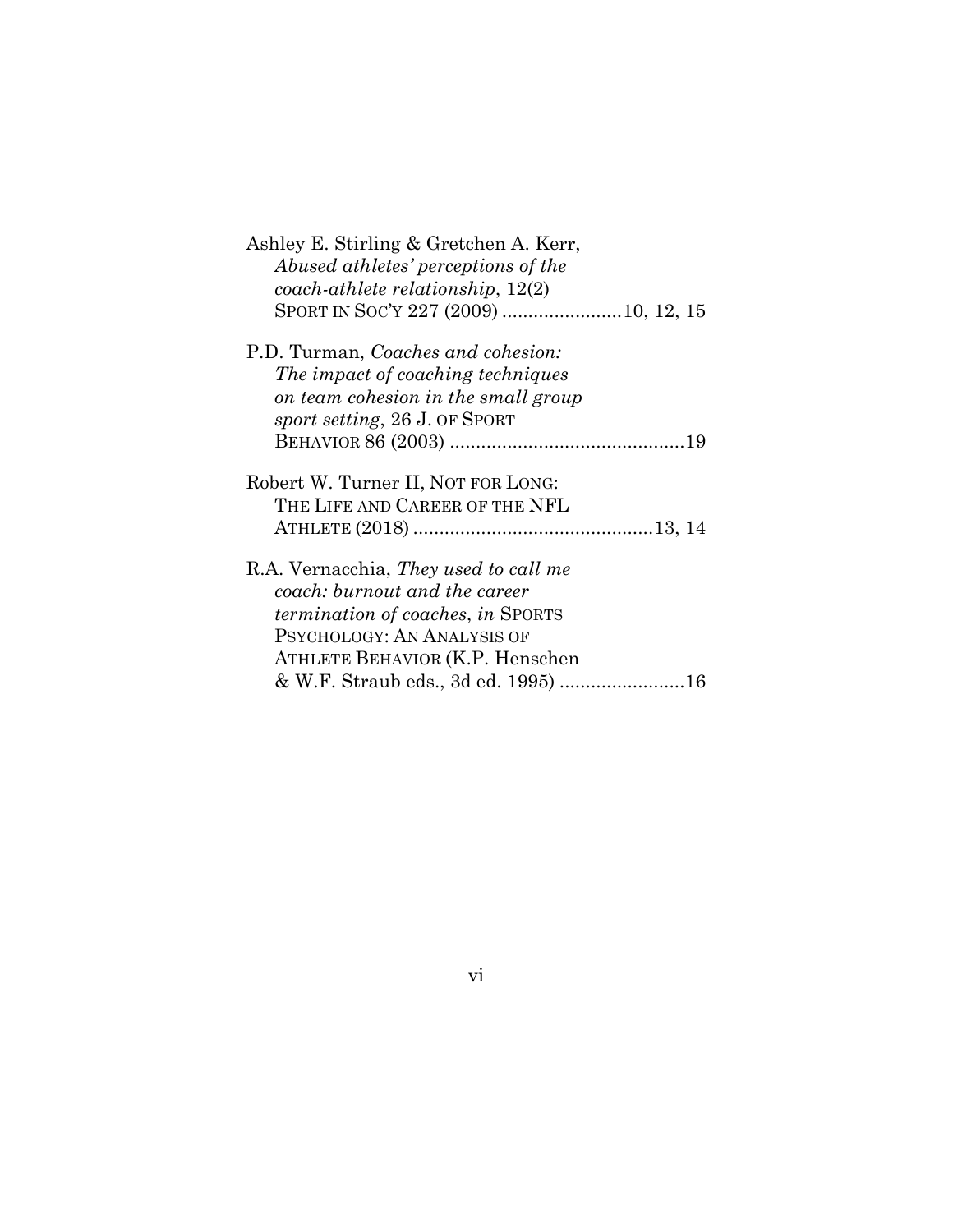#### **INTEREST OF** *AMICI CURIAE***<sup>1</sup>**

This *amicus* brief is submitted on behalf of former professional and collegiate athletes and coaches who have first-hand experience with the unique dynamics inherent in the coach-athlete relationship.

*Amicus curiae* Obafemi D. Ayanbadejo, Sr., is a former collegiate and professional football player. After playing college football at San Diego State University, Mr. Ayanbadejo played in the National Football League (NFL) for the Minnesota Vikings (1997–1999); the Baltimore Ravens (1999–2002, during which he earned a Super Bowl Ring in the 2000 season); the Miami Dolphins (2002–2003); the Arizona Cardinals (2004–2007); and the Chicago Bears (2007).

*Amicus Curiae* Christopher J. Kluwe is a former collegiate and professional football player. After his collegiate career at the University of California Los Angeles, Mr. Kluwe was picked up as an undrafted free agent by the Seattle Seahawks, and played a total of eight years in the NFL, primarily with the Minnesota Vikings (2005–2012). Mr. Kluwe also has experience coaching football and currently serves as a football coach at a local high school.

<sup>1</sup> All parties provided blanket consent to the filing of *amicus*  briefs. See Sup. Ct. R. 37.3(a). Per Rule 37.6, *amici* state that no counsel for any party authored this brief in whole or in part and that no entity or person, aside from *amici* and their counsel, made any monetary contribution toward the preparation or submission of this brief.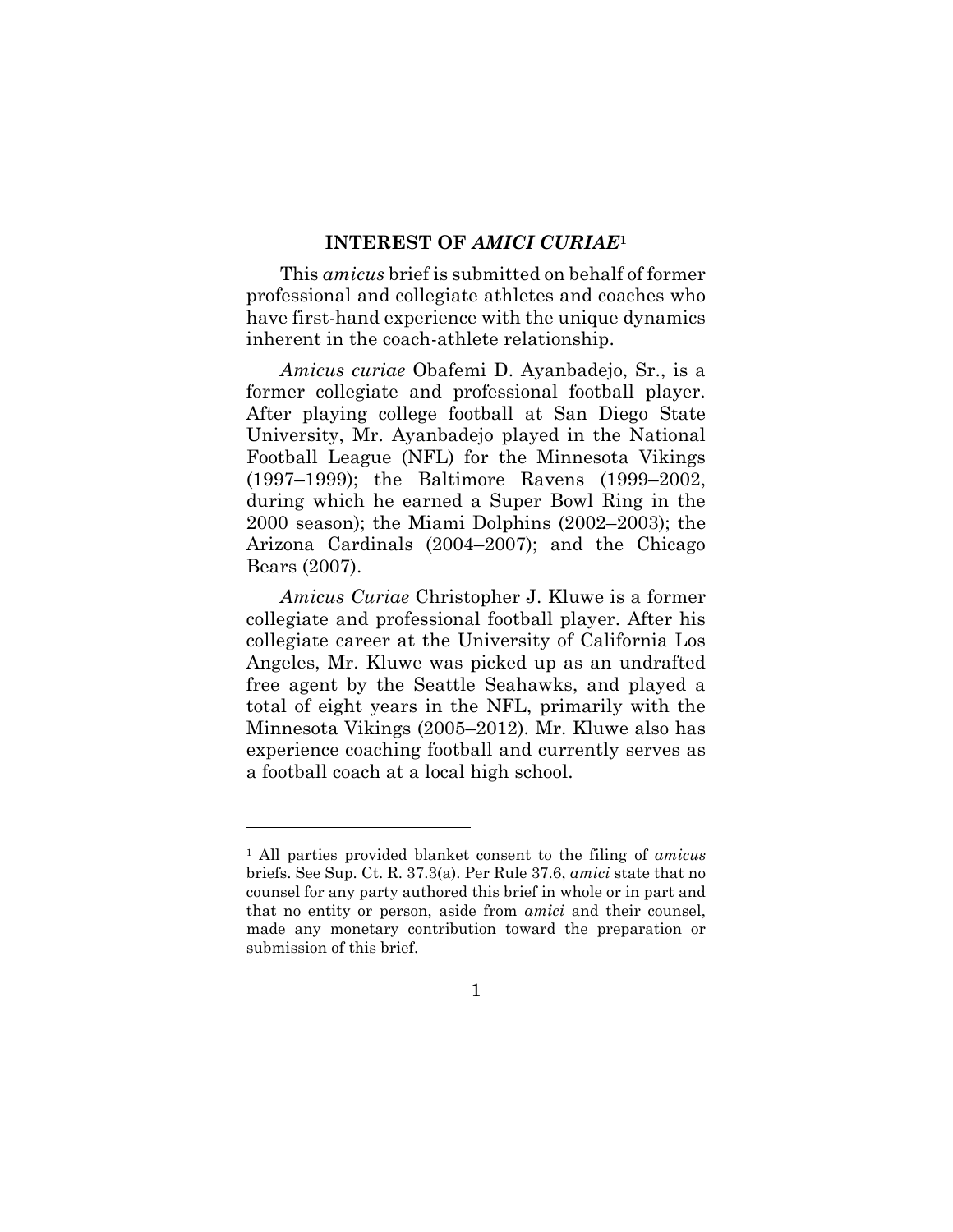*Amicus curiae* Professor Frank T. Lambert is a former collegiate and professional football player. Professor Lambert played football at the University of Mississippi and later played for the Pittsburgh Steelers in the NFL from 1965–1966. Professor Lambert is an Emeritus Professor of History at Purdue University in West Lafayette, Indiana, where his academic research focuses on American Colonial and Revolutionary-Era history. Professor Lambert is widely published on issues concerning the separation of church and state. See, *e.g.*, Frank Lambert, SEPARATION OF CHURCH AND STATE: FOUNDING PRINCIPLE OF RELIGIOUS LIBERTY (2014); Frank Lambert, THE FOUNDING FATHERS AND THE PLACE OF RELIGION IN AMERICA (2003).

*Amici* also include the following former collegiate athletes and coaches:

- Rebecca Cusumano-Seidel: former collegiate basketball athlete at Wellesley College; former basketball head coach at Bryn Mawr College; former assistant basketball coach at Swarthmore College and Amherst College; former assistant basketball coach and teaching fellow at Smith College.
- Meghan Holden: former collegiate equestrian athlete at Wheaton College (MA).
- Philip G. Kircher: former collegiate basketball athlete at Drexel University.
- Taylor Landesman: former collegiate water polo athlete at Fordham University.
	- 2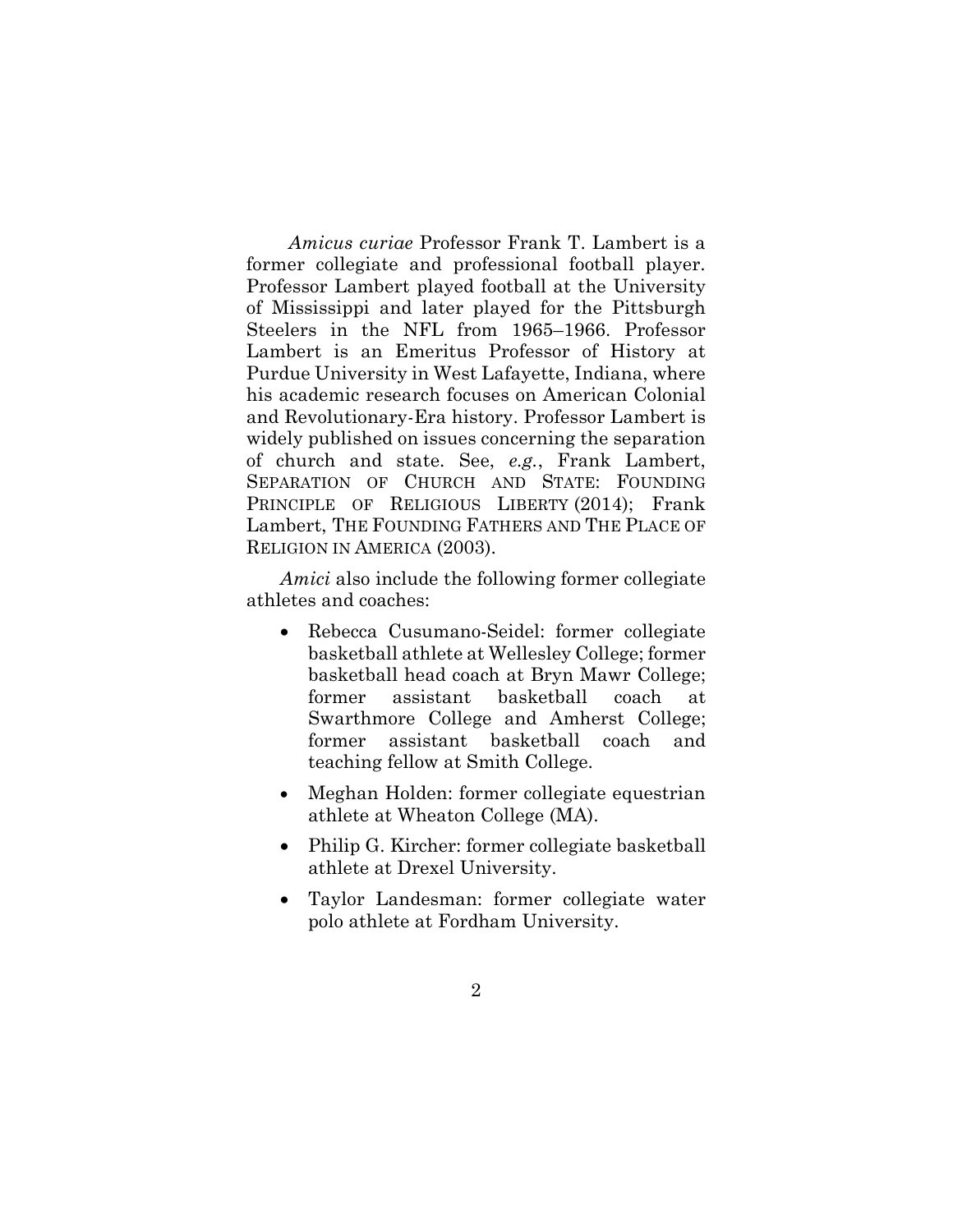- James Perry: former collegiate football athlete at the University of Buffalo; former football head coach at various high schools.
- Toni Smith-Thompson: former collegiate basketball athlete at Manhattanville College.
- Patrick Stanley: former collegiate water polo athlete at Fordham University.
- Gui Stampur: former collegiate soccer athlete at Columbia University.
- Dr. Charles P. Sullivan: former collegiate rowing athlete at Princeton University; former rowing coach at the University of Michigan, Eastern Michigan University, University of California Santa Barbara, and University of Kansas.
- Reverend Lori Walke: former collegiate basketball athlete at Oklahoma State University.

#### **SUMMARY OF ARGUMENT**

This case presents, among other issues, the question whether the Bremerton School District would have violated the Establishment Clause of the United States Constitution were it to have permitted Bremerton High School's assistant varsity football coach, Joseph A. Kennedy, to continue to engage in public prayer with players on the 50-yard line of the school's football field at the conclusion of games. *Amici* believe it would have. See *Capitol Square Review & Advisory Bd.* v. *Pinette*, 515 U.S. 753, 761– 62 (1995) ("[C]ompliance with the Establishment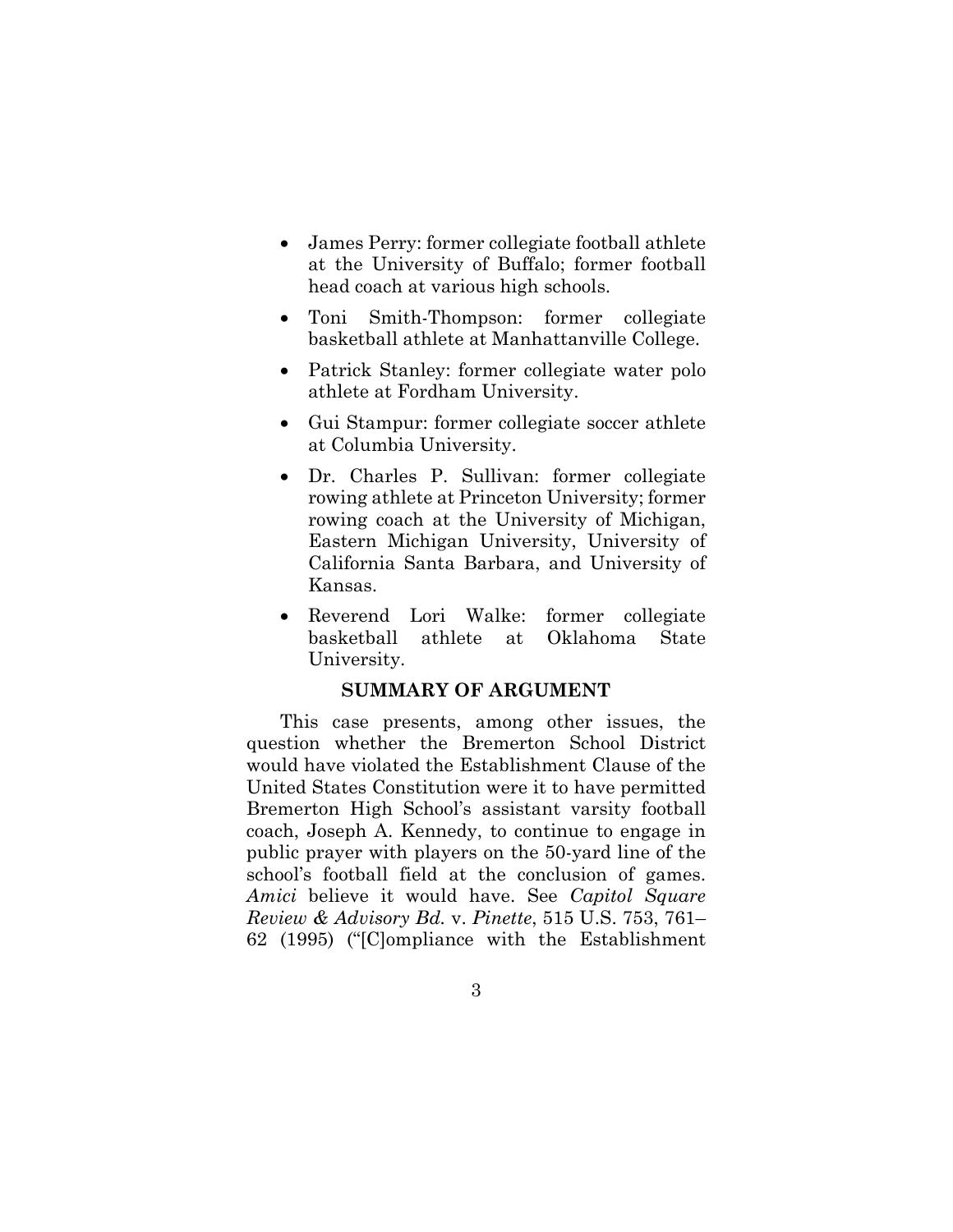Clause is a state interest sufficiently compelling to justify content-based restrictions on speech.").

The Establishment Clause provides that "Congress shall make no law respecting an establishment of religion." U.S. Const. amend. I. The Clause "mandates governmental neutrality between religion and religion, and between religion and nonreligion." *McCreary Cty.* v. *Am. Civ. Liberties Union of Ky.*, 545 U.S. 844, 860, (2005) (quoting *Epperson* v. *Arkansas*, 393 U.S. 97, 104 (1968)). This Court has stressed that the Establishment Clause "guarantees that government may not coerce anyone to support or participate in religion or its exercise." *Lee* v. *Weisman*, 505 U.S. 577, 587 (1992); see also *id.*  at 604 (Blackmun, J., concurring) (although "proof of government coercion is not necessary to prove an Establishment Clause violation, it is sufficient.").

In analyzing whether Mr. Kennedy's public prayers—which were often joined by most of the football team (J.A. 169)—had the propensity to be coercive to players, this Court should consider the relationship dynamics inherent in the coach-athlete relationship. This relationship is unique because it is highly susceptible to being coercive. This Court has been "particularly vigilant in monitoring compliance with the Establishment clause" in the elementary and secondary school context because, in the school setting, the "State exerts great authority and coercive power" and because of "the students' emulation of teachers as role models and the children's susceptibility to peer pressure." *Edwards Aguillard*, 482 U.S. 578, 583–84 (1987). Such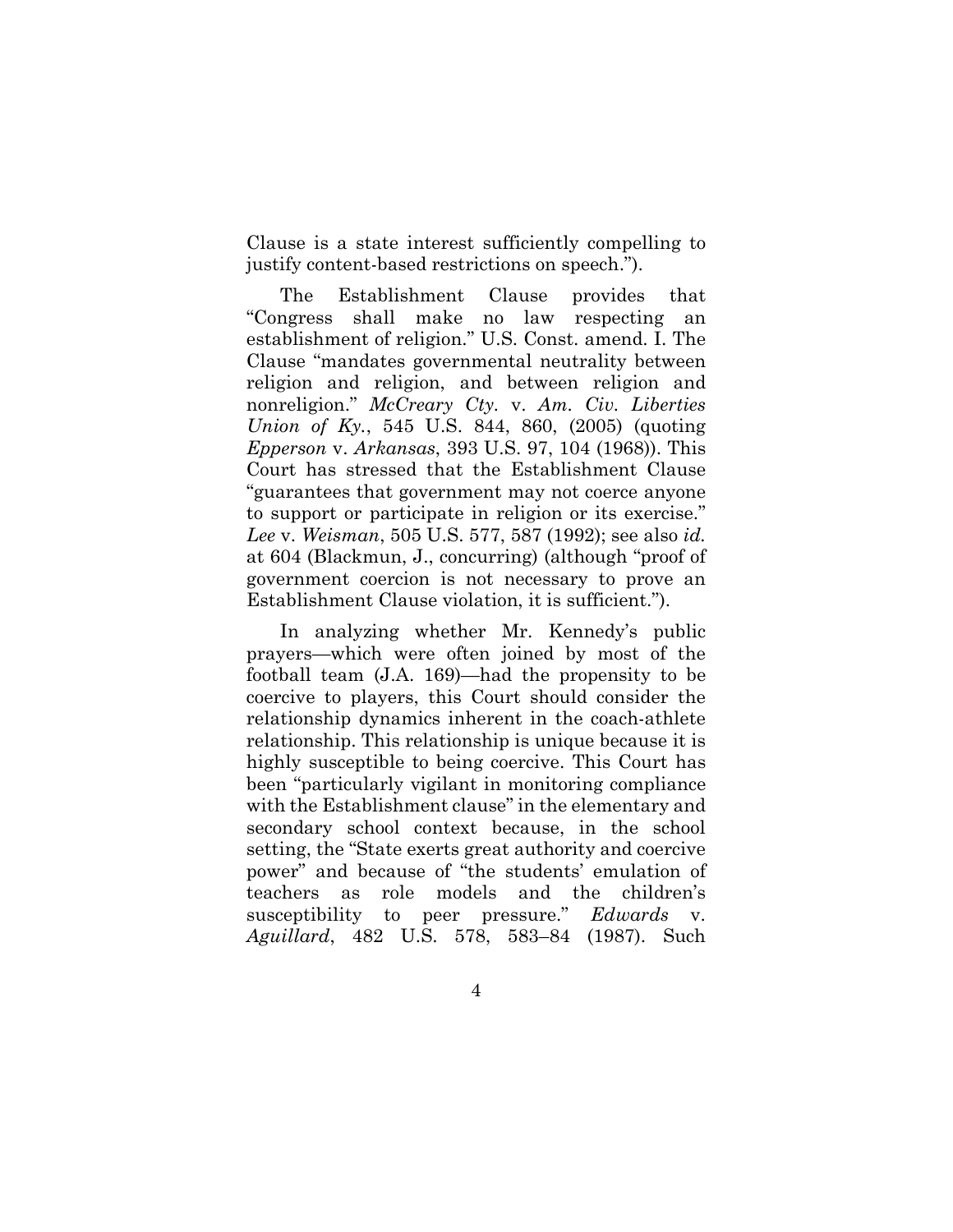emulation and susceptibility to peer pressure does not end at the classroom door. It extends—and, indeed, may be even more pronounced—on the school football field.

The coercive nature of the coach-athlete relationship derives from at least four factors: (1) coaches are authority figures; (2) coaches hold the keys to athletes' success; (3) a coach's sphere of influence and control often extends beyond the field; and (4) coaches have considerable influence over athletes.

*First*, coaches are authority figures who often provide emotional, social, and parental-like guidance to their players on matters on and off the field. As Mr. Kennedy himself recognized, a coach may be the "most important person [players] encounter in their overall life." J.A. 323. The relationship between a coach and athlete is marked by the significant control the coach wields on one hand, and obedience shown by the players on the other. To this end, given a coach's position of considerable power and influence, players often view "suggestions" by coaches as essentially commands. To an athlete looking to appease the coach and be viewed as a "team player," any claimed distinction between mandatory and optional team activities is often illusory.

*Second*, coaches not only control the amount of playing time players are given, but also often hold the keys to future educational and professional opportunities. In understanding the potential coercive forces at play within the coach-athlete relationship, therefore, one must be cognizant of the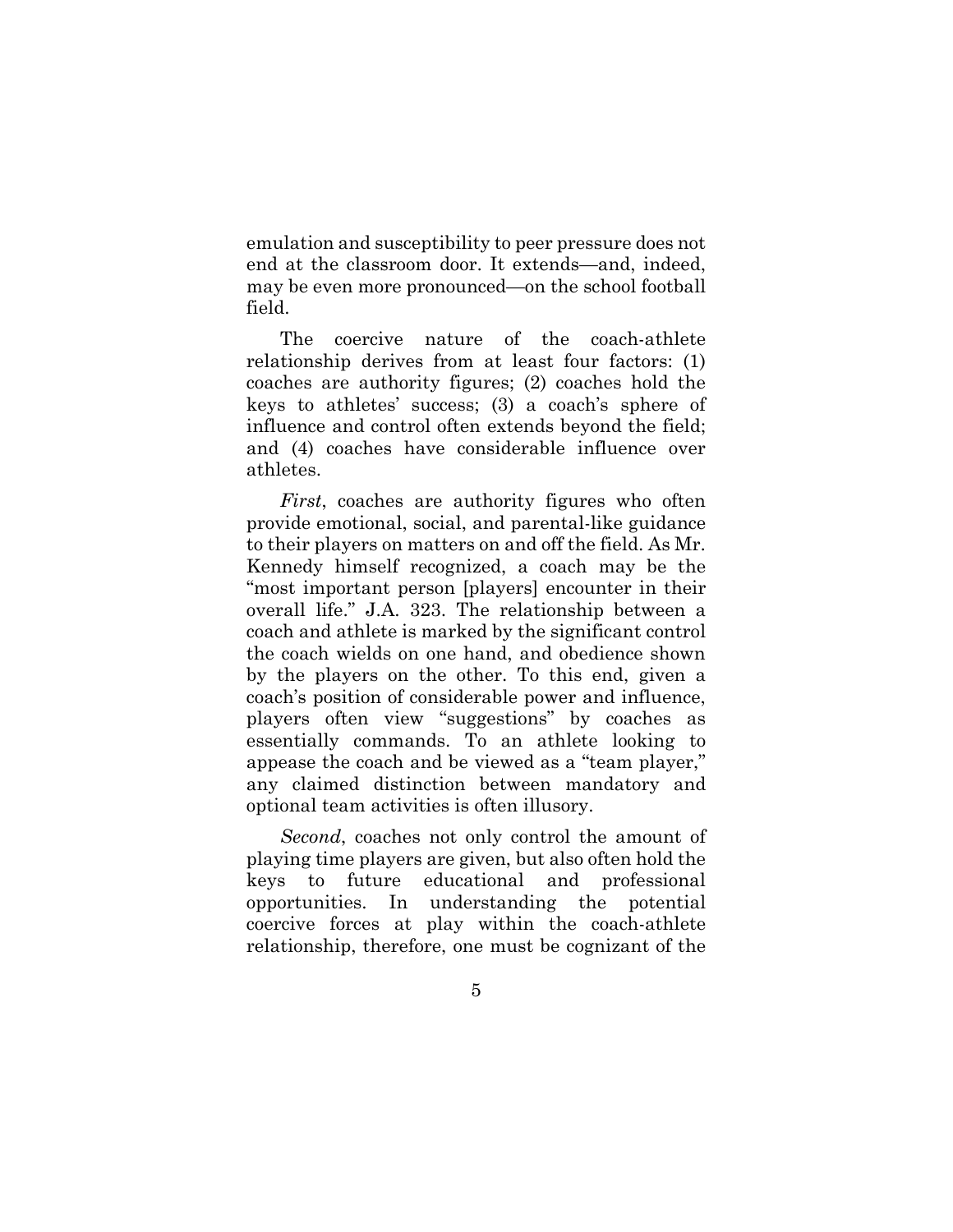power dynamic and the inherent impulse for many athletes to remain in their coaches' good graces not only through performance on the field, but by their conformity and obedience off the field too.

*Third*, a coach's routine sphere of influence extends beyond games and formal training activities into other areas of an athlete's life, including diet, academics, social interests, and interpersonal relationships. Indeed, as Mr. Kennedy candidly explained, coaches in this country are involved in helping "kids be better people." J.A. 73–74. But there is a difference between dietary choices or class enrollments and religious endeavors. Just because a coach may be *positioned* to offer pastoral or religious guidance to the children in his or her care does not mean that it is either appropriate or constitutional for him or her to do so.

*Fourth*, social dynamics of adolescence may cause players to feel compelled to participate in the prayers conducted by their coaches and teammates. During these years, researchers have found there is a marked desire for social and peer approval. In a situation like here—where an authority figure leads a prayer, and the majority of the team often joined in such prayers (at the invitation of the captain or other players), players are faced with the difficult choice of reluctantly acquiescing in the conduct of their coach and teammates or, quite literally, turning their backs on their coach and teammates. In the public school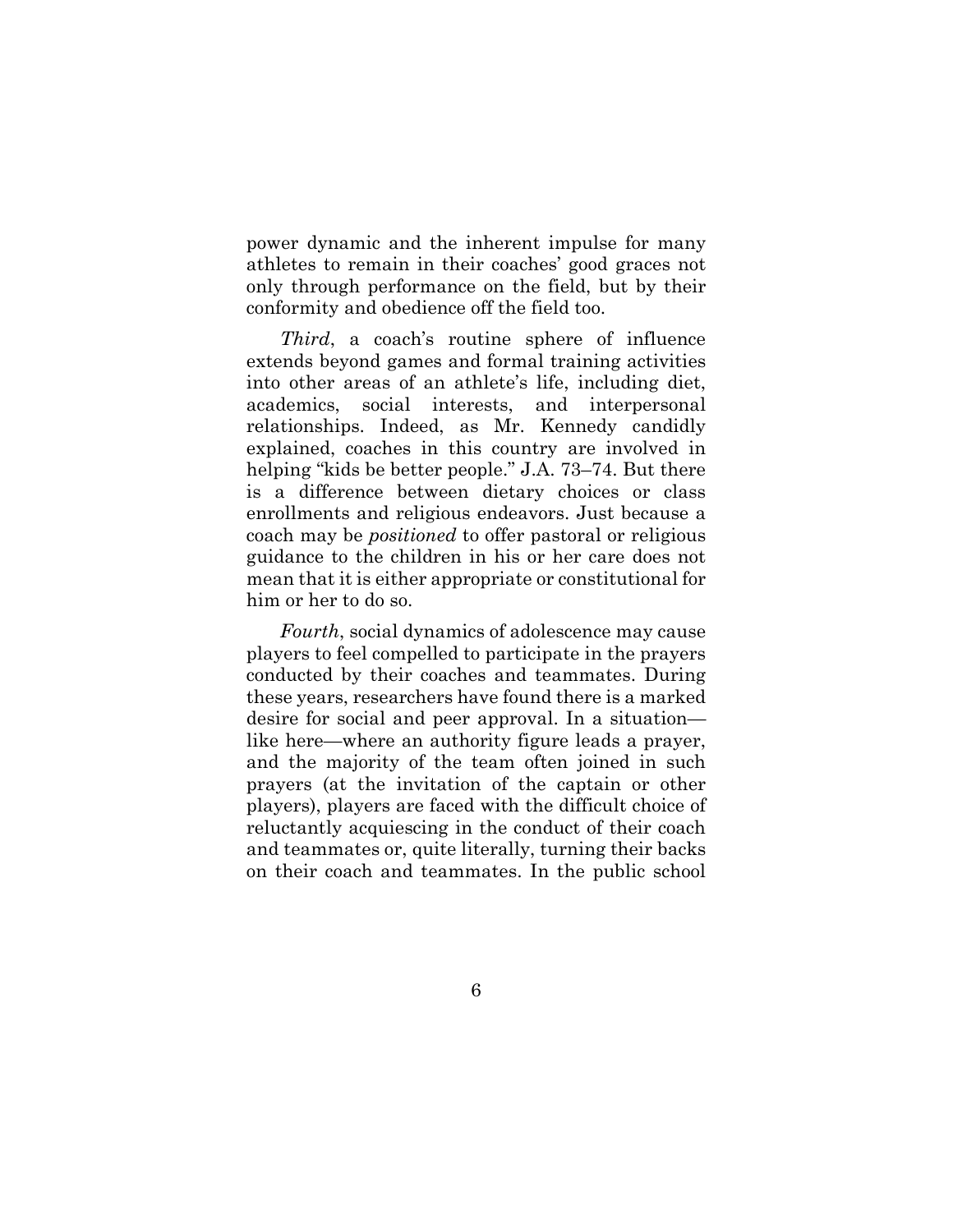setting, children should not be forced to make that choice.

The record here demonstrates that Mr. Kennedy's actions had the propensity to, and did, lead players to feel compelled to participate in Mr. Kennedy's expressions of faith even if they would rather not have done so. Accordingly, *amici* urge the Court to affirm the decision of the Ninth Circuit below and re-affirm the bedrock principle that in the captive setting of a public school, "the government may not coerce [children] to support or participate in religion or its exercise." *Lee*, 505 U.S. at 587.

#### **ARGUMENT**

## **MR. KENNEDY'S 50-YARD-LINE PRAYERS WITH HIS TEAM INAPPROPRIATELY CAUSED PLAYERS TO FEEL COERCED TO PARTICIPATE IN RELIGIOUS ACTIVITY.**

Missing from petitioner's arguments to this Court is any acknowledgment of the unique, and uniquely coercive, nature of the coach-player relationship in high school athletics. That critical frame through which one must view Mr. Kennedy's behavior demonstrates that the Bremerton School District appropriately stepped in to protect its studentathletes.

### A. **The Coach-Athlete Relationship Is Susceptible To Coercion.**

This Court has recognized the unique susceptibility of children to coercive pressures in the educational context; it is for this reason "[t]he Court has been particularly vigilant in monitoring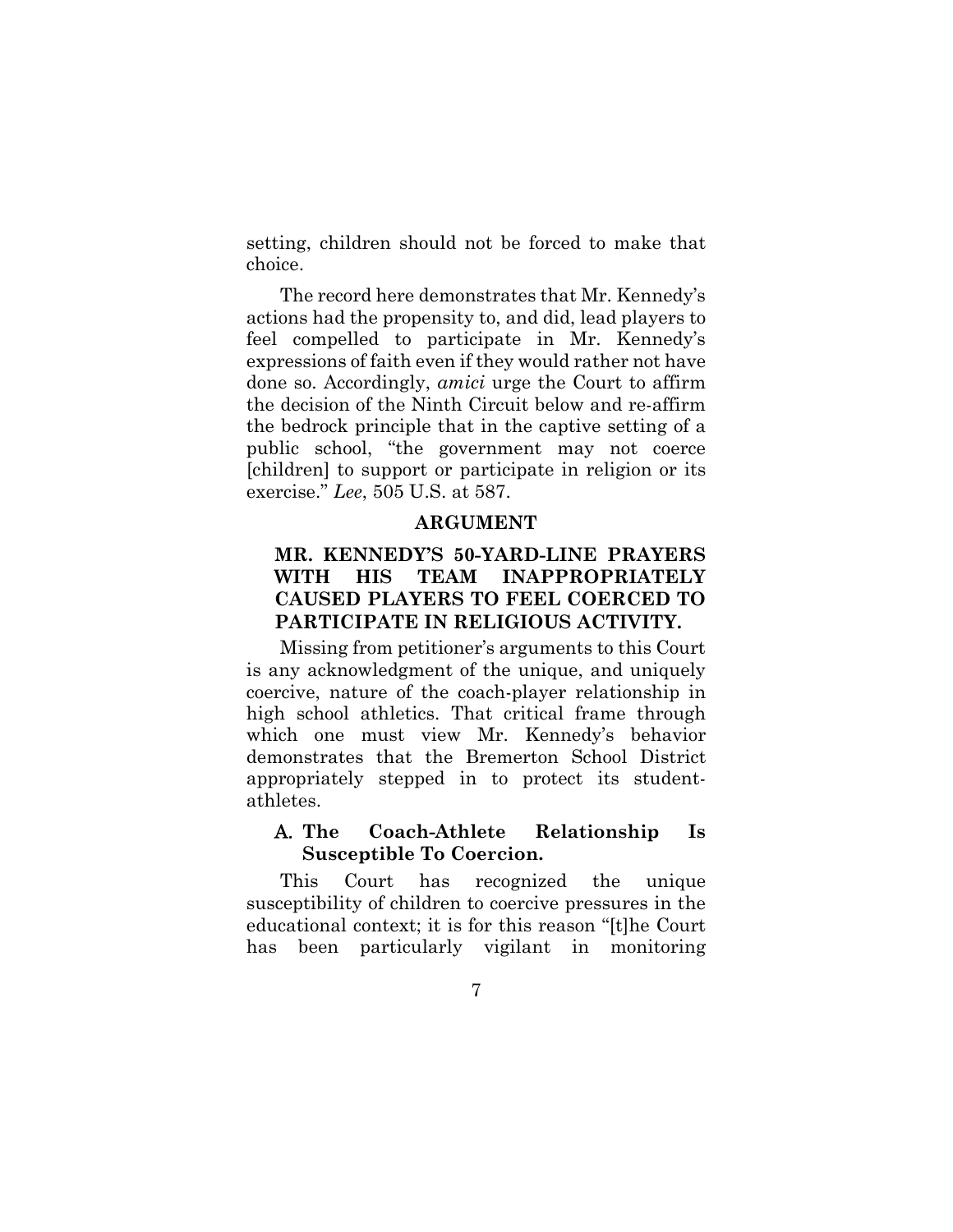compliance with the Establishment Clause in elementary and secondary schools." *Edwards*, 482 U.S. at 583–84. This extra vigilance is necessary because, in the educational context, the "State exerts great authority and coercive power," and because of "the students' emulation of teachers as role models and the children's susceptibility to peer pressure." *Id.*  at 584; see also *Lee*, 505 U.S. at 592 (recognizing that "there are heightened concerns with protecting freedom of conscience from subtle coercive pressure in the elementary and secondary public schools"); *School Dist. of Grand Rapids* v. *Ball*, 473 U.S. 373, 390 (1985) (stressing that the "symbolism of a union between church and state is most likely to influence children of tender years, whose experience is limited and whose beliefs consequently are the function of environment as much as of free and voluntary choice"), *overruled on other grounds by Agostini* v. *Felton*, 521 U.S. 203, 235 (1997).

In evaluating whether Mr. Kennedy's public prayers on the high school's football field implicate the Establishment Clause, and in keeping with the Court's repeated acknowledgment of the heightened risks of coercion in the educational setting, this Court should consider the unique relationship between coaches and athletes. That relationship is highly susceptible to the imposition of coercive pressure; to this end, student-athletes may feel subtle—yet nonetheless significant—pressure to participate in religious practices led by their coaches, even if not expressly required to do so. And that pressure will increase if the prayers occur, as here, while the coach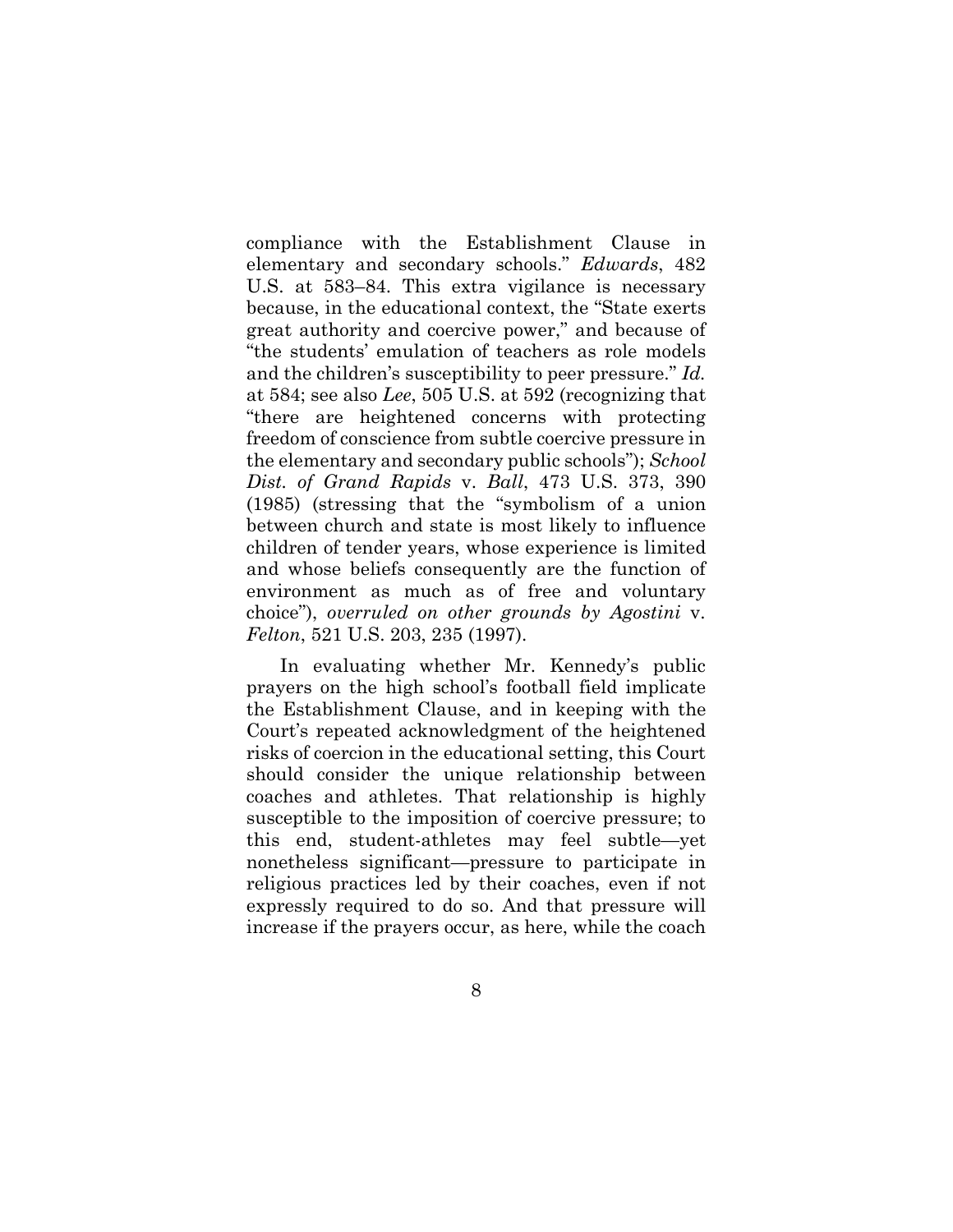is on duty or, again as here, where their teammates are participating in the prayers.

#### 1. **Coaches are authority figures.**

In the educational context, coaches occupy a unique role: They not only help guide students in developing the requisite physical skills and abilities to meet the demands of their chosen sport, but also often provide emotional, social, and parental-like guidance to many of their players with respect to life on and off the field. The influence that coaches have on shaping the minds and development of this country's youth cannot be overstated. See, *e.g.*, Confirmation Hearing on the Nomination of Hon. Brett M. Kavanaugh to be an Associate Justice of the Supreme Court of the United States, S. Hr'g 115-545, 105th Cong. 111 (2018) (statement of Hon. Brett Kavanaugh) ("I know from my own life that those who teach and coach America's youth are among the most influential people in our country."); J.A. 323–324 (Mr. Kennedy recognizing that, "for some kids, the coach might even be the most important person they encounter in their overall life.")

As Jim Murray, a Pulitzer Prize-winning sports columnist, put it, "the last stand of dictatorship in this world is the college football coach. His word is law, his rule is absolute, his power is unlimited." Andrew Bagnato, *The Curious Cult of College Coaches*, *in*  ESPN COLLEGE FOOTBALL ENCYCLOPEDIA: THE COMPLETE HISTORY OF THE GAME (Michael MacCambridge, ed. 2005), available at https://www. espn.com/college-football/news/story?id=2179611. High school coaches are no different. The role of a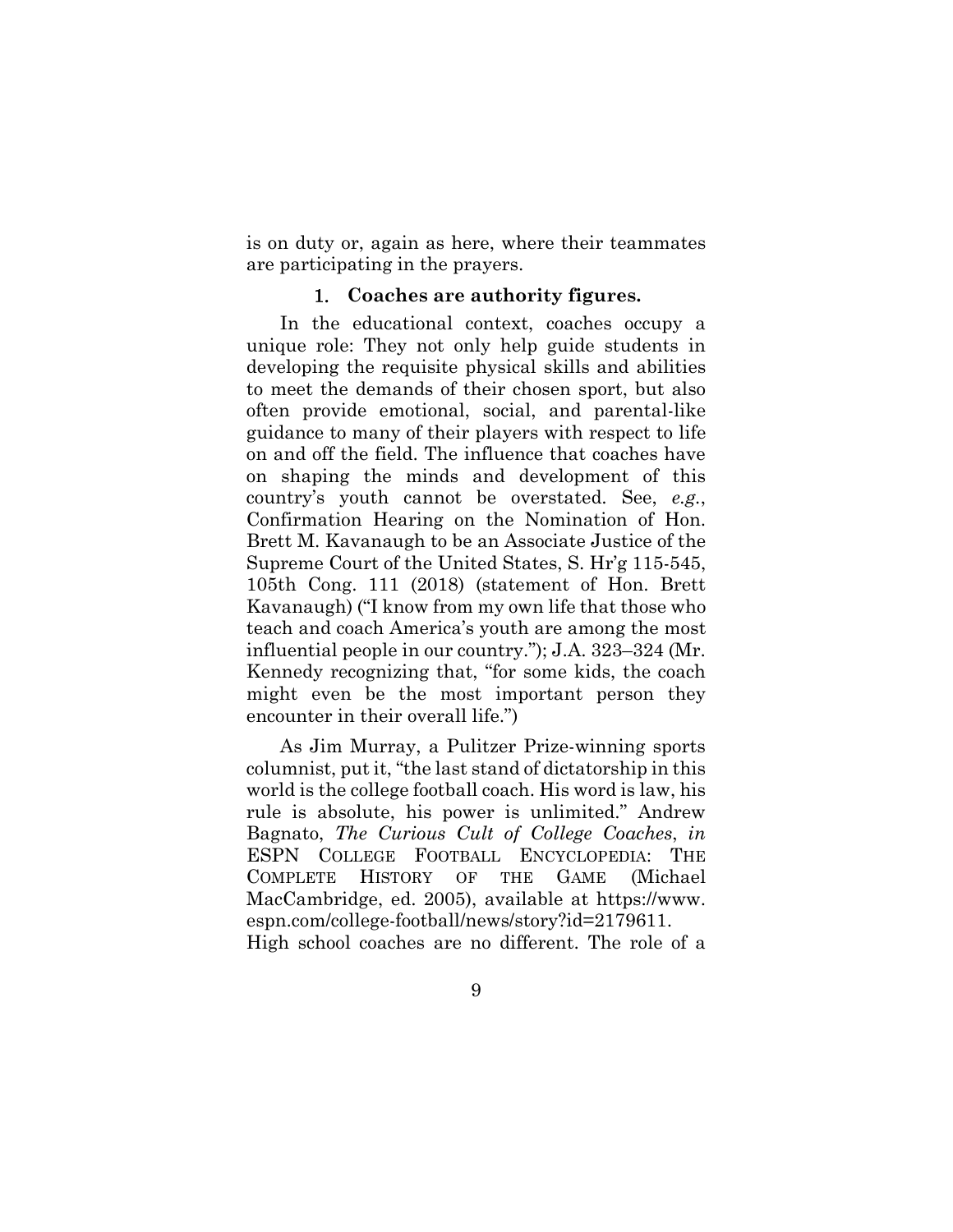coach has also been likened to that of a high-ranking military superior, a priest, and a surrogate parent. See *ibid.* ("The coach's authority often seems as inviolable as that of an Army general."); Ashley E. Stirling & Gretchen A. Kerr, *Abused athletes' perceptions of the coach-athlete relationship*, 12(2) SPORT IN SOC'Y 227, 228 (2009) (the power of a coach has been likened to "that of a priest whose absolute knowledge is not questioned or challenged"); Greg Garber, *Belichick on Knight: 'He's not the same guy,'* ESPN.com (May 16, 2017), https://www.espn.com/ ncb/columns/garber\_greg/535061.html ("[A] coach is the ultimate authority figure, the surrogate parent.").

The necessary corollary of an authoritative coach is the need for obedient, disciplined athletes. As one commentator has put it, "obedience seems to be the most essential ingredient for success in many American sports"; for this reason, "free-spirited" athletes" often "find it difficult to stomach American style athletics." Jack Scott, THE ATHLETIC REVOLUTION 127 (1971). It is through this prism that the relationship between coaches and studentathletes must be viewed. See Gil Fried & Lisa Bradley, *Applying the First Amendment to Prayer in a Public University Locker Room: An Athlete's and Coach's Perspective*, 4 MARQUETTE SPORTS L. J. 301, 311 (1994) ("[M]ost student-athletes defer to coaches because coaches are often their closest associates, mentors, and teachers."). As former NFL football player, and signatory to this brief, Obafemi Ayanbadejo explains, "the deference that coaches can be shown can be crippling and scary" because athletes often know their "desire to be successful lies in their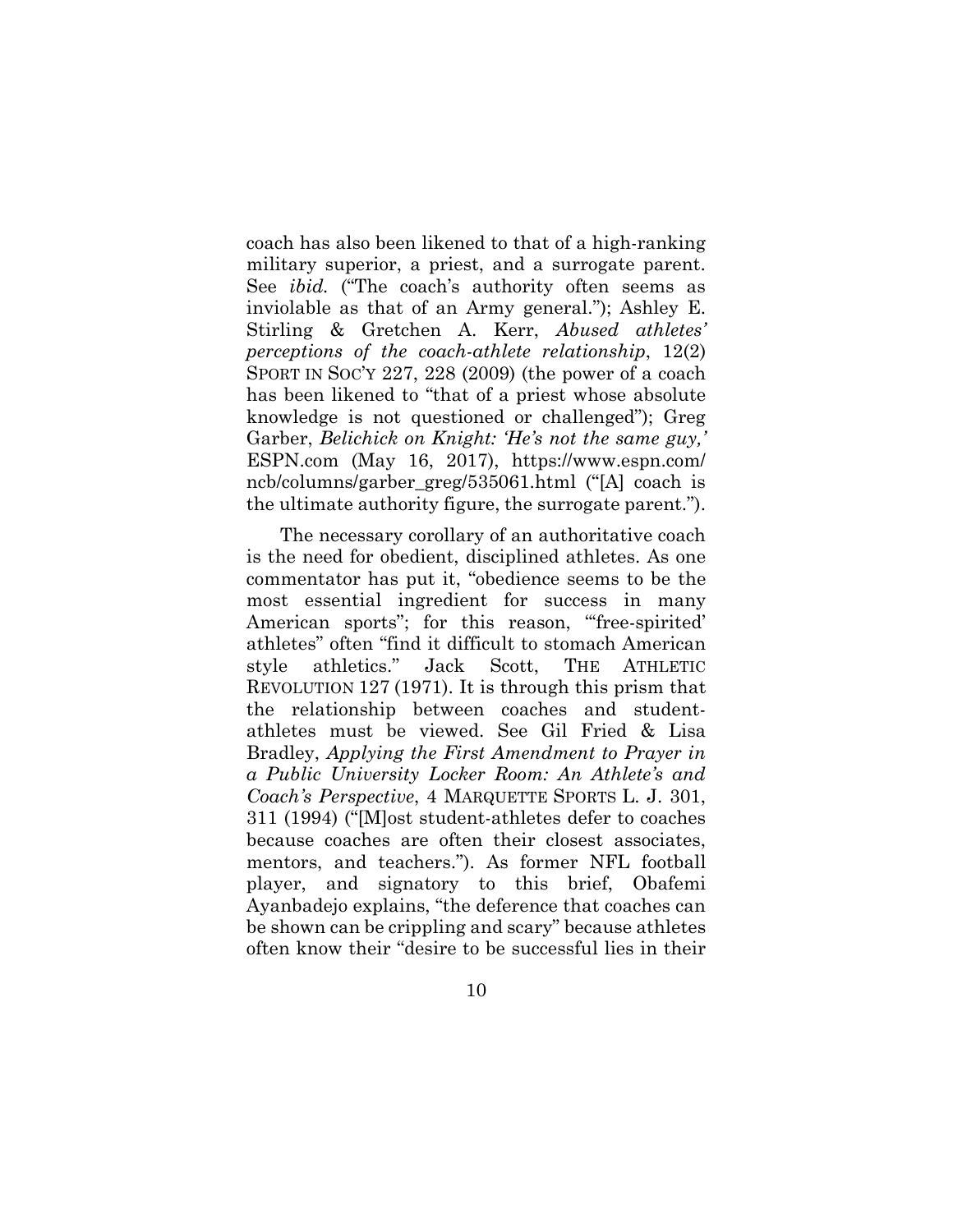coach's hands."2 This deference is grounded in a player's strong desire to win the approval of their coach. As signatory Meghan Holden relays, "[a]s a child and young adult, my coaches' approval meant everything to me. If they praised me, I was on top of the world. If they yelled at me, I was upset with myself for days, and embarrassed. I valued the approval of my peers second only to the approval of my coaches and family."

Given a coach's position of power over athletes, players often view "suggestions" by coaches as, in fact, commands. As another signatory to this brief, Taylor Landesman, explains, "[c]omments and suggestions by someone who completely controls the team are taken as statements of action. Athletes want to remain in the good graces of the coach through performance on and off the field. One way to do this is to take the coach's suggestions for action as things you need to do." Similarly, signatory, and former NFL player, Professor Frank Lambert explains that "coaches' 'suggestions' are tantamount to commands. When a coach suggests that a player perform in a particular way, he expects the player to execute accordingly." If professional and college athletes view such "suggestions" as commands, this is all the more true for impressionable high school students.

To be sure, many of a coach's "suggestions" are likely to be about topics such as workouts or diet. Mr.

<sup>2</sup> All quotations from *amici curiae* referenced in this brief were collected in oral and written interviews conducted during the preparation of the brief.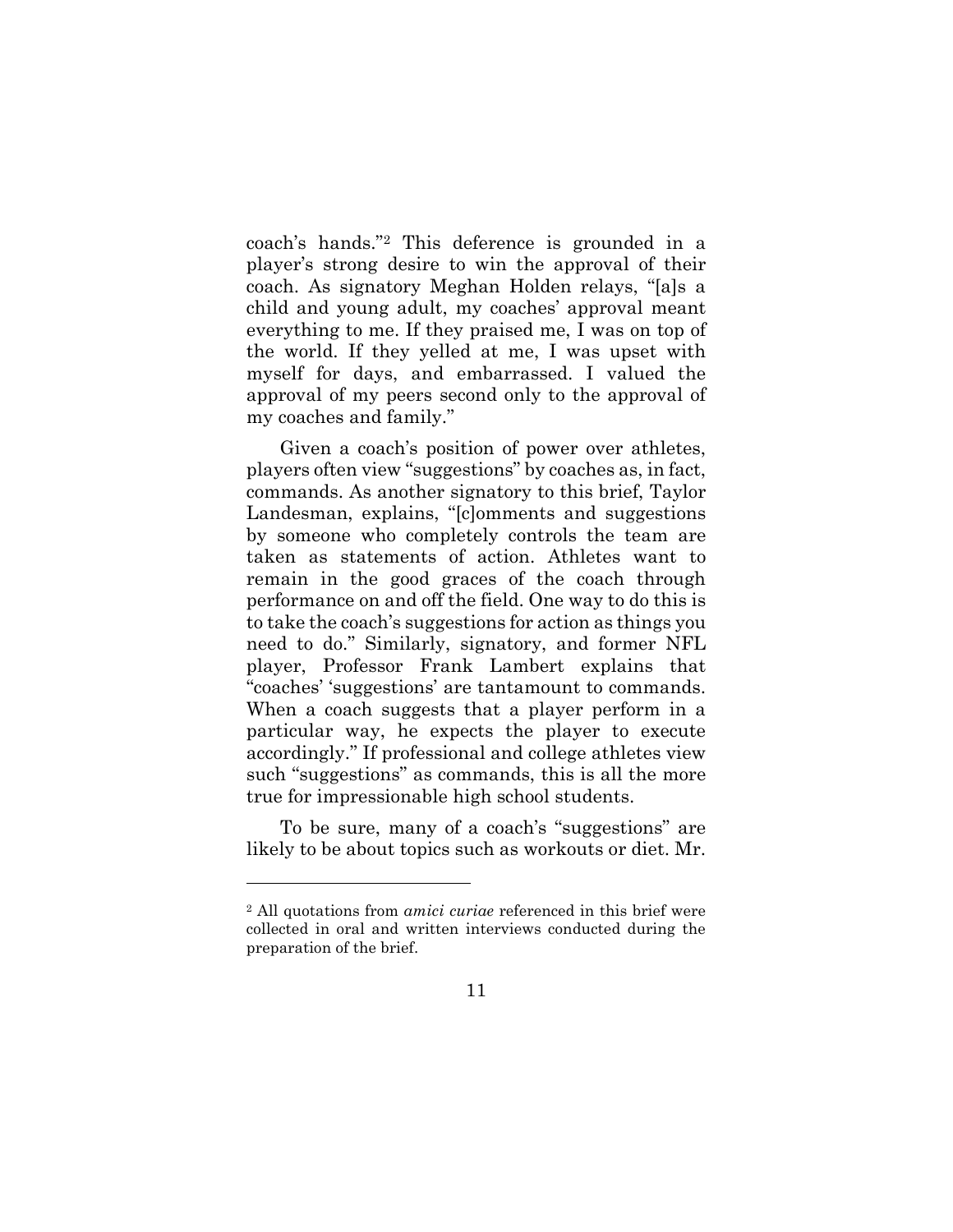Ayanbadejo notes that these "suggestions by coaches are not seen as optional." He and his teammates would, for example, refer to "suggested" workouts by coaches as "mandatory-optional" activities. Just as a student-athlete will feel immense pressure to attend an "optional" workout, he or she will likely feel the same pressure to participate in any other "optional" team activity, such as a coach-led prayer. Indeed, as one signatory to this brief, Gui Stampur, explains, a coach's "suggestions" are so important that "when a coach makes a suggestion, it is not only directed to the individual but, if heard by other team members, is taken as a directive as to ways in which other players should also act or behave." An obedient athlete looking to impress the coach and be viewed as a "team player" would likely feel compelled to appease the coach by participating in any "optional" activity in which other teammates are participating.

### 2. **Coaches hold the keys to athletes' success.**

The authoritative nature that typifies the coachathlete relationship is exacerbated by the amount of control coaches have over an athlete's ability to play his or her sport (by controlling whether, and the extent that, an athlete secures playing time), and more generally to affect the player's advancement and future success. See Stirling *et al.*, *supra*, at 228 ("In general, [athletes] are in awe of coaches and authorities, who hold the key to potential success.").

The coach of a sports team not only controls the composition of the team, but also determines the rank, position, and amount of playing time bestowed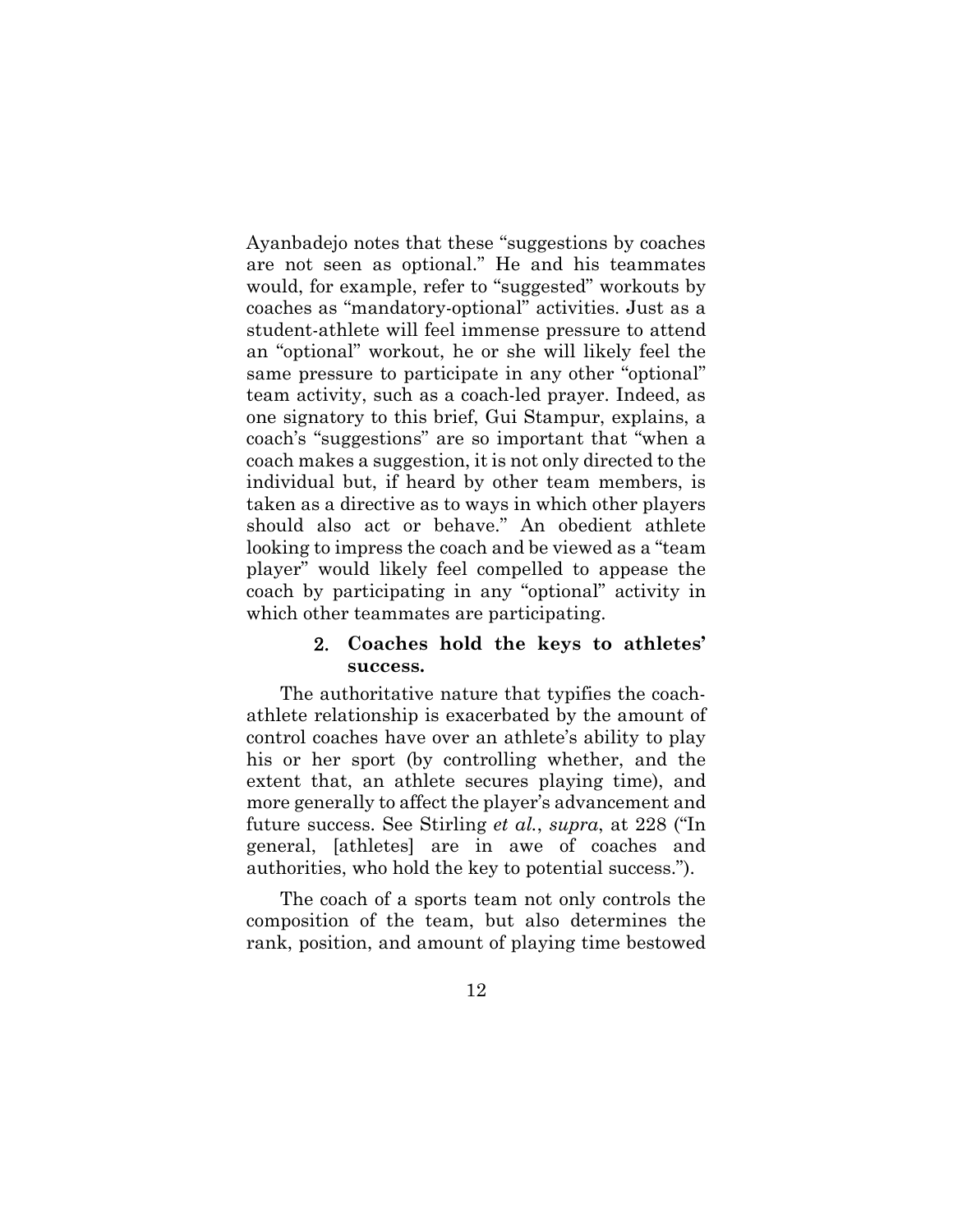upon each player. As Robert Turner II, a former NFL player, has highlighted, "[t]he first commandment of football is the same today as it was in the leather helmet days: listen to your coach. Do everything he says. Follow the rules. If you please the coach, you will play. The system around the coach will support your dreams of advancing to the next level." See Robert W. Turner II, NOT FOR LONG: THE LIFE AND CAREER OF THE NFL ATHLETE 57 (2018). Similarly, Professor Lambert explains that the coach is the "ultimate decision-maker concerning who plays and how much. He alone decides the line-up [and] the plays." To this end, "[p]layers want to play, and if they wish to play on a particular team, they must stay in the favor with the coaches." Similarly, Mr. Stampur explains "we always seek to please Coach—after all, if the coach is happy we will likely receive more playing time."

In the United States, sporting success at high school is what generally leads to collegiate sporting scholarships and, ultimately, professional sporting careers. As a result, high school coaches are often the initial gatekeepers to these prestigious educational and lucrative professional opportunities. Having a high school coach who is willing to recommend a player, or better yet proactively reach out to college scouts, may well make the difference between playing college football or not. As Mack Brown, the head football coach at the University of North Carolina, Chapel Hill, commented with respect to the college football recruiting process, "if a high school coach had any hesitation about a player, we were out!" Ross Hawley, *Recruiting Column: How your coach can help you land a scholarship*, USA TODAY (Sept. 25, 2019),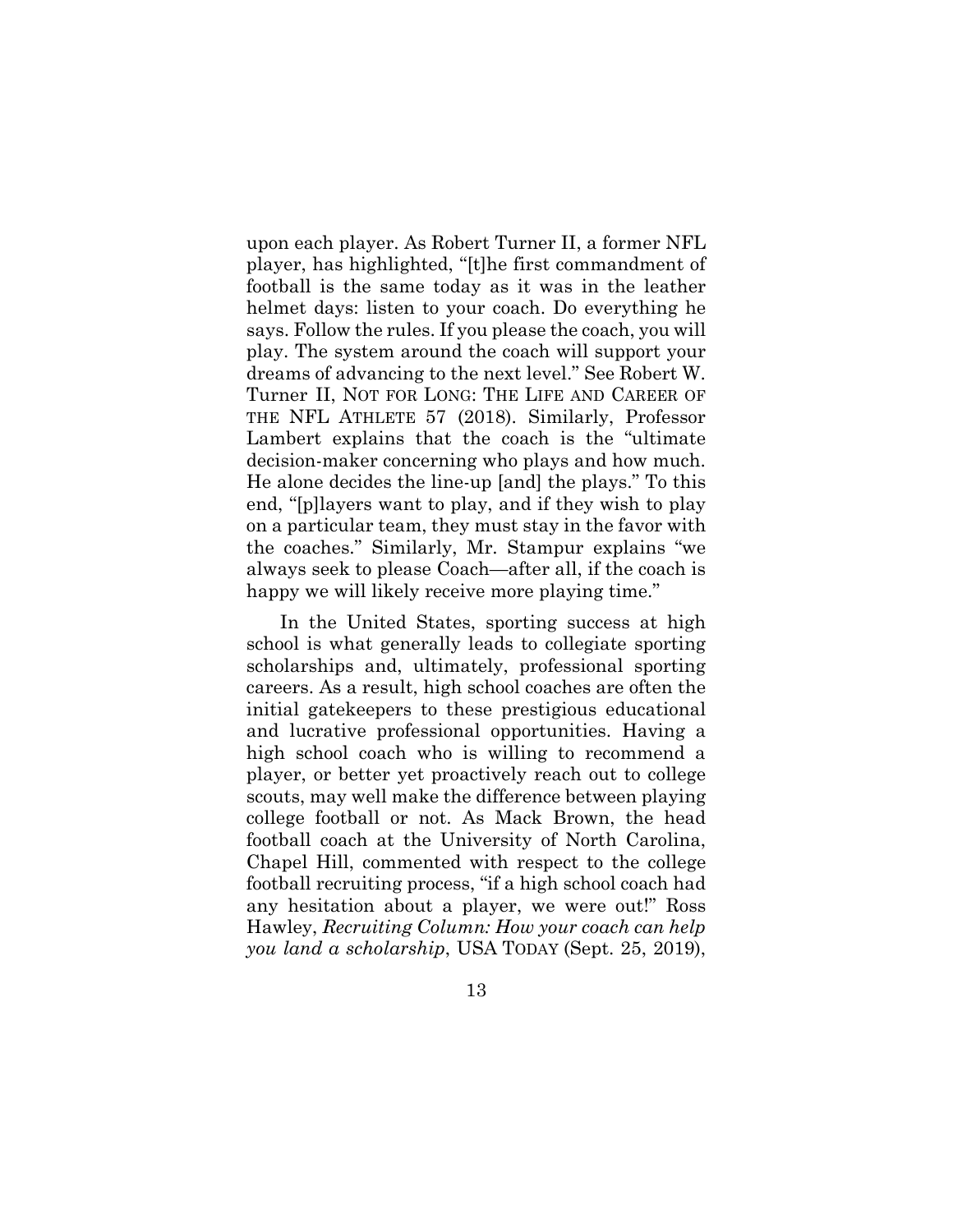https://usatodayhss.com/2019/recruiting-column-how -your-coach-can-help-you-land-a-scholarship. This is because, as another college football coach described, "the alpha and the omega of the list of people [college coaches] trust regarding a recruit is the high school coach." *Ibid.* It is for this reason that, "for a high school athlete, the power wielded by his head coach can be a blessing or a curse." Turner, *supra,* at 59.

For players to succeed, therefore, they not only need to perform well athletically, but they must also win the approval and recognition of their coach. Professor Lambert explains that "[a]thletes who make the team strive to win a coach's approval through different means." While some players may impress coaches through their raw athletic talent, and others through their work ethic, there is also a category of players "whose talents and efforts fail to catch the coach's eye, and some of these [players] become sycophants who through obsequious behavior try to curry the favor of the coach." Professor Lambert notes it is these types of athletes that are perhaps the most vulnerable to coercion, given they are "drawn to anything that will get the coach's attention."

In understanding the potential coercive forces at play within the coach-athlete relationship, therefore, one must be cognizant of the power dynamic and the inherent impulse for many athletes to remain in their coaches' good graces through unquestioning obedience.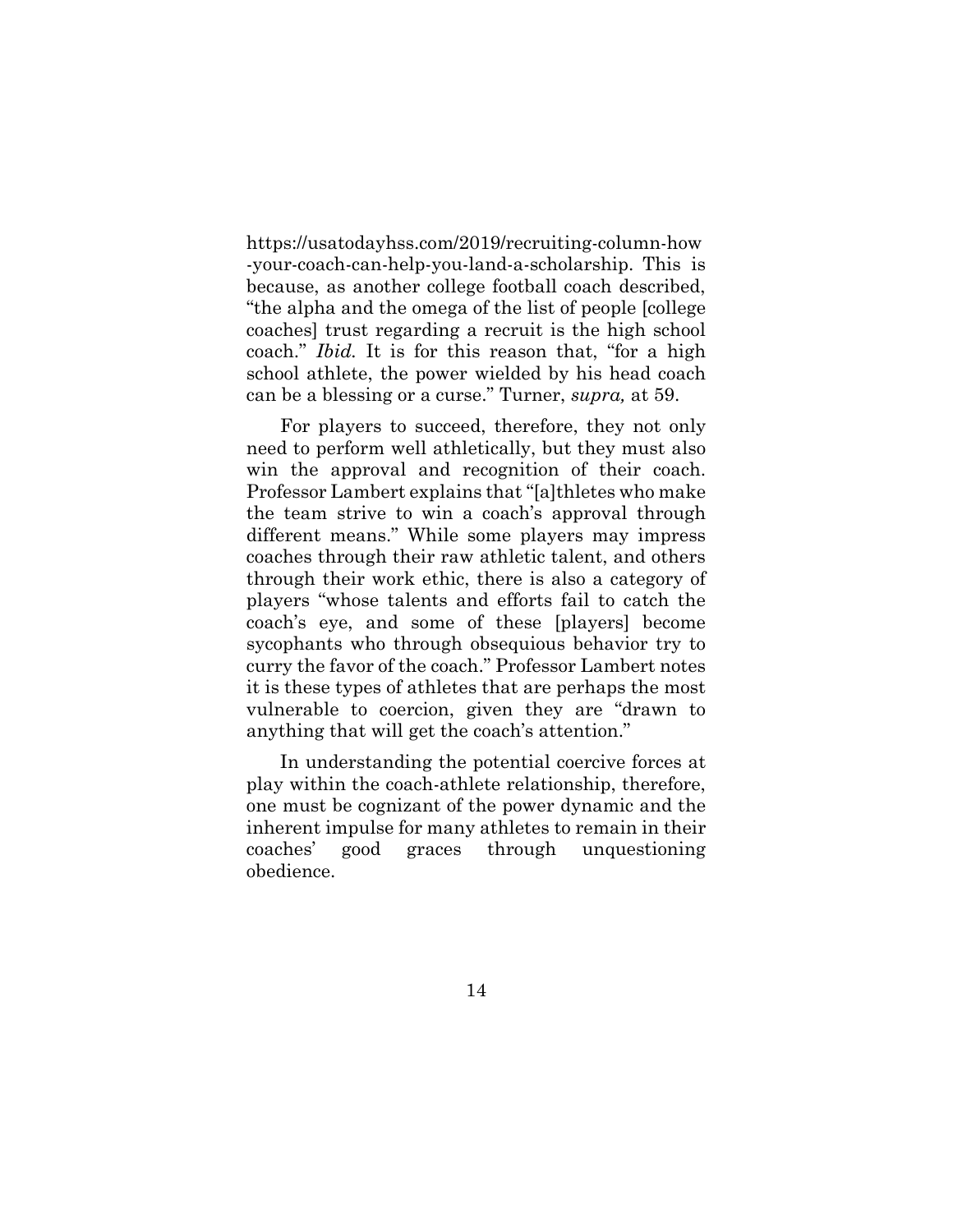### 3. **A coach's sphere of influence and control often extends far beyond the field.**

Coaches are intimately involved with the athletic development of players. But importantly, coaches influence almost all aspects of their players' lives, even well beyond the athletic field.

A "coach's influence often extends beyond training into other areas of an athlete's life"—including diet, academics, social interests, weight, sleep requirements, and interpersonal relationships. See Stirling *et al.*, *supra*, at 228; see also S. Jowett & I.M. Cokerill, *Olympic medallists' perspective of the athlete-coach relationship*, 4 PSYCHOL. OF SPORTS & EXERCISE 313, 314 (2003) ("[C]oaches' relationships with athletes are reciprocal, trusting, genuine, and helping in nature and go beyond merely teaching and instructing skills, techniques and tactics.") (citing G.A. Bloom *et al*., *The Importance of Mentoring in the Development of Coaches and Athletes*, 29 INT'L J. OF SPORT PSYCHOL. 267 (1998)). Consequently, "[c]oaches often play the roles of dietician, physiologist, medical expert, counselor or psychologist, and present themselves as knowledgeable in these areas." Stirling *et al.*, *supra*, at 228. A coach's influence on a player is often so strong, for example, that they may "persuade an athlete to train or compete through an illness or injury or to advise the athlete to sacrifice social aspects of their life to meet training demands." *Ibid.*

To this end, many signatories to this brief have personally experienced the impact that coaches have had on varied aspects of their and other players' lives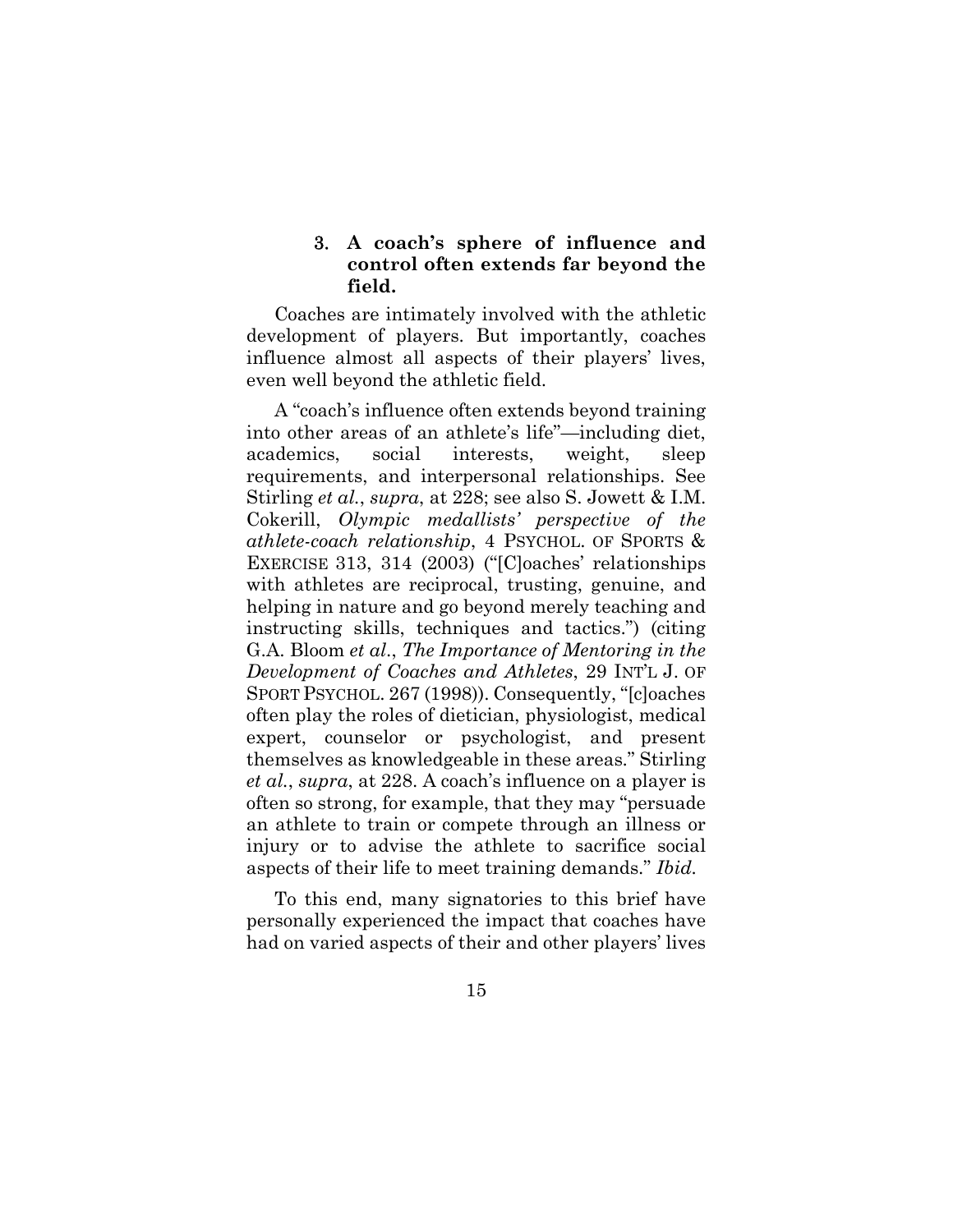off the field, including giving support to athletes when their parents were diagnosed with serious medical conditions; counseling athletes when their romantic relationships ended; and advising athletes about the repercussions of off-court behaviors (such as partying). Such experiences are unsurprising given that sports psychologists have observed that "coaches become very attached to their athletes and commit great emotional investments of care and concern for the welfare of their athletes." Jowett *et al.*, *supra*, at 321 (quoting R.A. Vernacchia, *They used to call me coach: burnout and the career termination of coaches*, *in* SPORTS PSYCHOLOGY: AN ANALYSIS OF ATHLETE BEHAVIOR 361, 363 (K.P. Henschen & W.F. Straub eds., 3d ed. 1995)). These close relationships are forged from the sheer amount of time that athletes and coaches spend together. As Ms. Holden explains, "I spent so much time traveling with my coaches throughout the years, and so many hours practicing and competing with them, that there were times when I saw some of them more than some of my family."

The fact that coaches' spheres of influence extend beyond merely athletic matters makes the relationship susceptible to coaches using their position of influence to provide spiritual instruction and pastoral guidance. Indeed, researchers have found that "pre-game prayers are regularly held in public high school and university locker rooms" throughout the United States. Fried *et al.*, *supra*, at 302; Erin B. Edwards, Note, *College Athletics, Coercion, and the Establishment Clause: The Case of Clemson Football*, 106 VA. L. REV. 1533, 1535–36 (2020) (detailing that at Clemson University the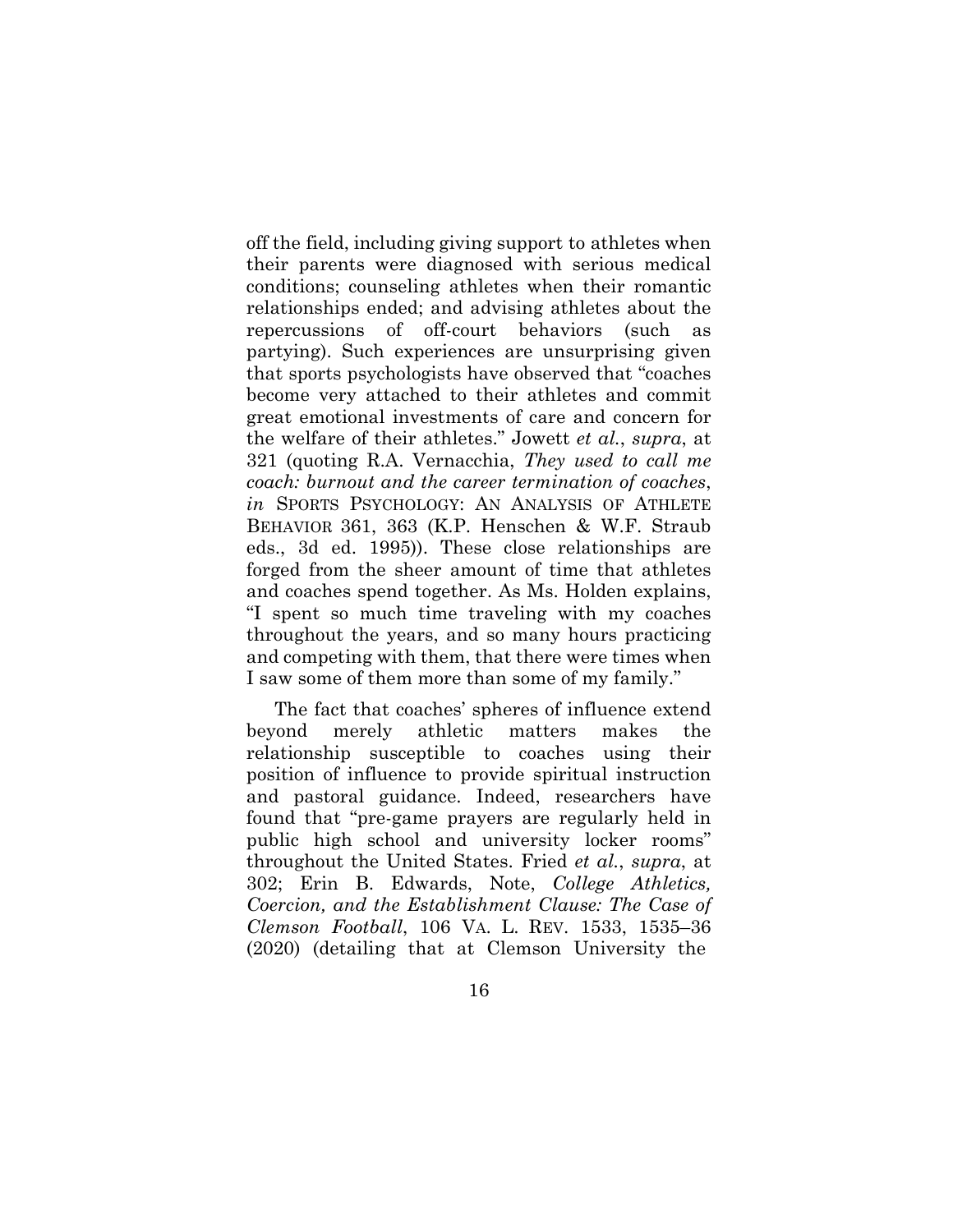football team has a chaplain, a player was baptized on the football field in uniform after practice, and the chaplain organized trips to local churches during training camp).

While a student-athlete at Oklahoma State University, signatory Reverend Lori Walke relays:

> My head coach gifted every player a Bible with the player's name engraved on the front. We were also "encouraged" to attend Fellowship of Christian Athletes meetings, a showing of Mel Gibson's *The Passion of the Christ* (the theater had been rented for a private viewing of the movie for all studentathletes), and attend church. I use quotes around the word encouraged because we knew that the coaching staff knew who showed up at what and often commented on it. My teammates and I knew if we didn't show up for something that was optional that it would be noted, and were left to wonder about the consequences.

Of course, that coaches influence players outside of athletic contests does not mean that coaches' offduty conduct may always be regulated—only conduct that is engaged in as a coach, in an official capacity, is regulable. But given that a coach's sphere of influence may extend beyond the football field or other sports arena, coaches may feel they are uniquely positioned to offer pastoral or religious guidance to the children in their care. In the public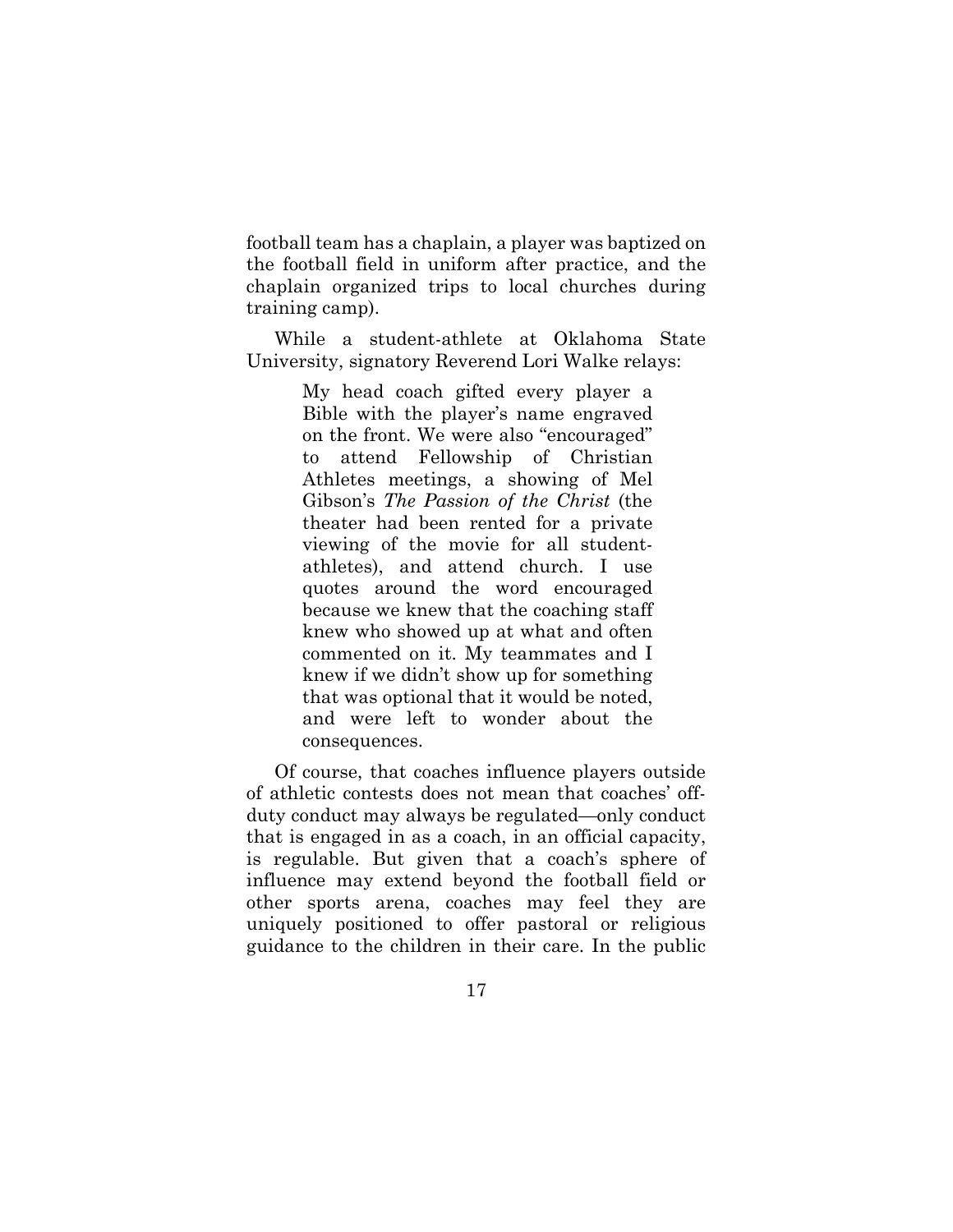school setting, the First Amendment prohibits such conduct.

### 4. **Players may feel compelled to participate in the prayers conducted by their coaches and teammates.**

Considering the fact that coaches are authority figures that hold the keys to an athlete's success and that it is not unusual for coaches to provide guidance with respect to non-athletic issues, the coach-player relationship is particularly susceptible to being a breeding ground for powerful—if often subtle religious coercion.

When coaches and other athletes engage in group prayer or other religious demonstrations, athletes may feel compelled to participate not only to appease their coach, but also because they may feel the social pressure from their teammates to participate. As researchers have recognized, coaches and athletes may use prayer for numerous reasons, including "establish[ing] a strong bond of attachment between teammates." Daniel R. Czech *et al*., *The experience of Christian prayer in sport: An existential phenomenological investigation,* 23 J. OF PSYCHOL. & CHRISTIANITY 3, 3 (2004) (citing J.J. Coakley, SPORT IN SOC'Y (2001)); Melissa A. Murray *et al.*, *The Relationship between Prayer and Team Cohesion in Collegiate Softball Teams*, 24 J. OF PSYCHOL. & CHRISTIANITY 223, 223 (2005) (recognizing that "athletes considered pre-game prayer to be a way coaches facilitated and maintained team cohesion" and that "[a]thletes believed praying as a team was an action that connected all the other team-building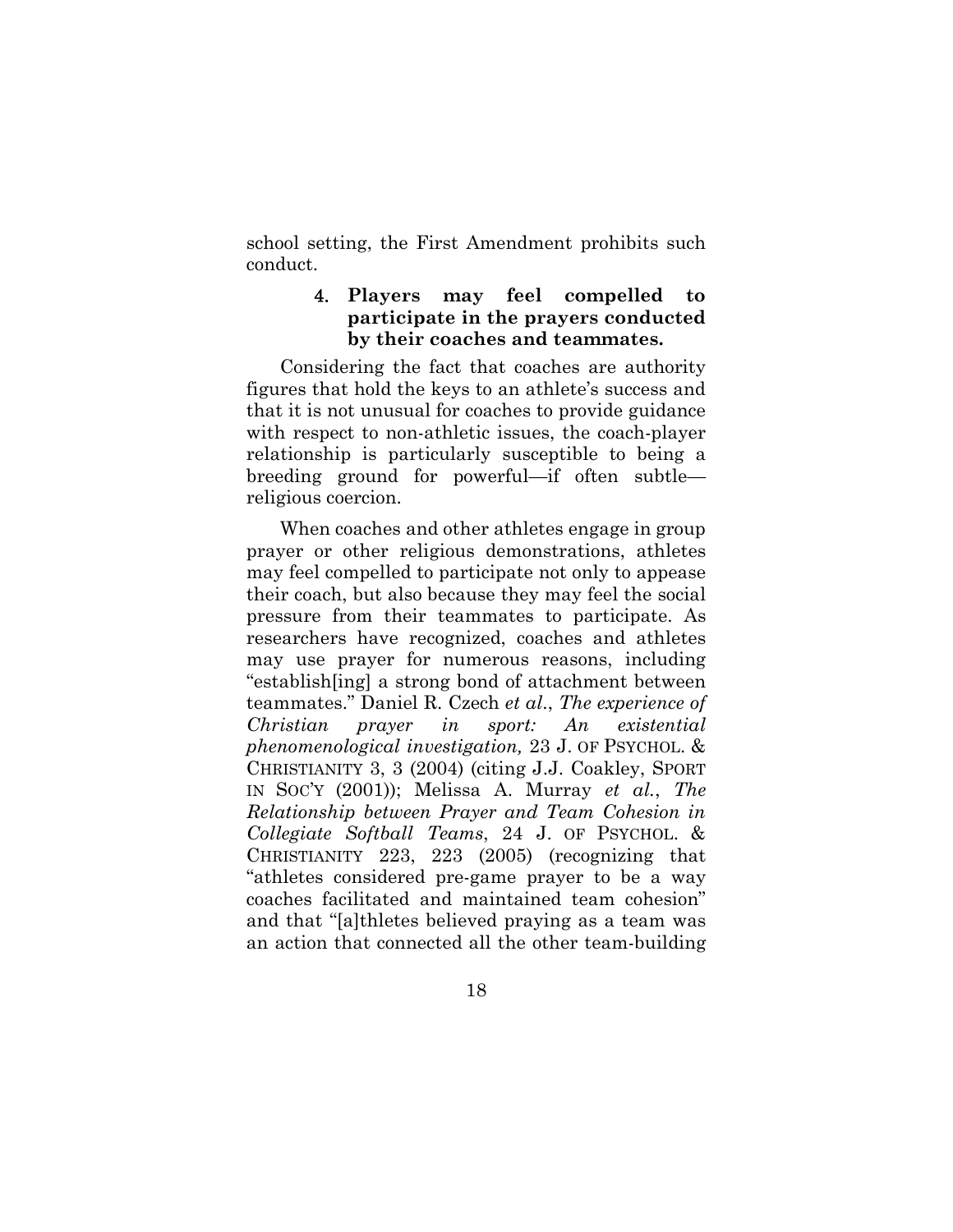efforts.") (citing P.D. Turman, *Coaches and cohesion: The impact of coaching techniques on team cohesion in the small group sport setting*, 26 J. OF SPORT BEHAVIOR 86 (2003)).

Consequently, teammates may view a player's non-participation in team prayer as "an indication of a lack of willingness to cooperate with other athletes on the field." Fried *et al.*, *supra*, at 313. As signatory Toni Smith-Thompson notes, "College was the first time I experienced team prayers imposed before games. It was uncomfortable but the coach was new and I did not want to harm my new relationship with her and I did not want to have to be separate from my team during important bonding moments. There was a feeling that disparaging or disagreeing with the coach's rituals could impact my standing on the team, playing time, and my overall experience of being part of a team."

A prominent example of the social pressure athletes that do not wish to participate in the religious conduct of their coaches and teammates feel comes from former NFL player Arian Foster. While on the football team at the University of Tennessee, Mr. Foster experienced first-hand the repercussions of not participating in religious activities with his teammates. When Mr. Foster asked to be excused from participating in such religious activities, he was labelled as "arrogant, selfish, difficult to coach," viewed as "being a rebel," and thought not to "want to participate in the team activities." Tim Keown, *The Confession of Arian Foster*, ESPN THE MAGAZINE  $(Aug. 6, 2015)$ , www.espn.com/nfl/story/\_/id/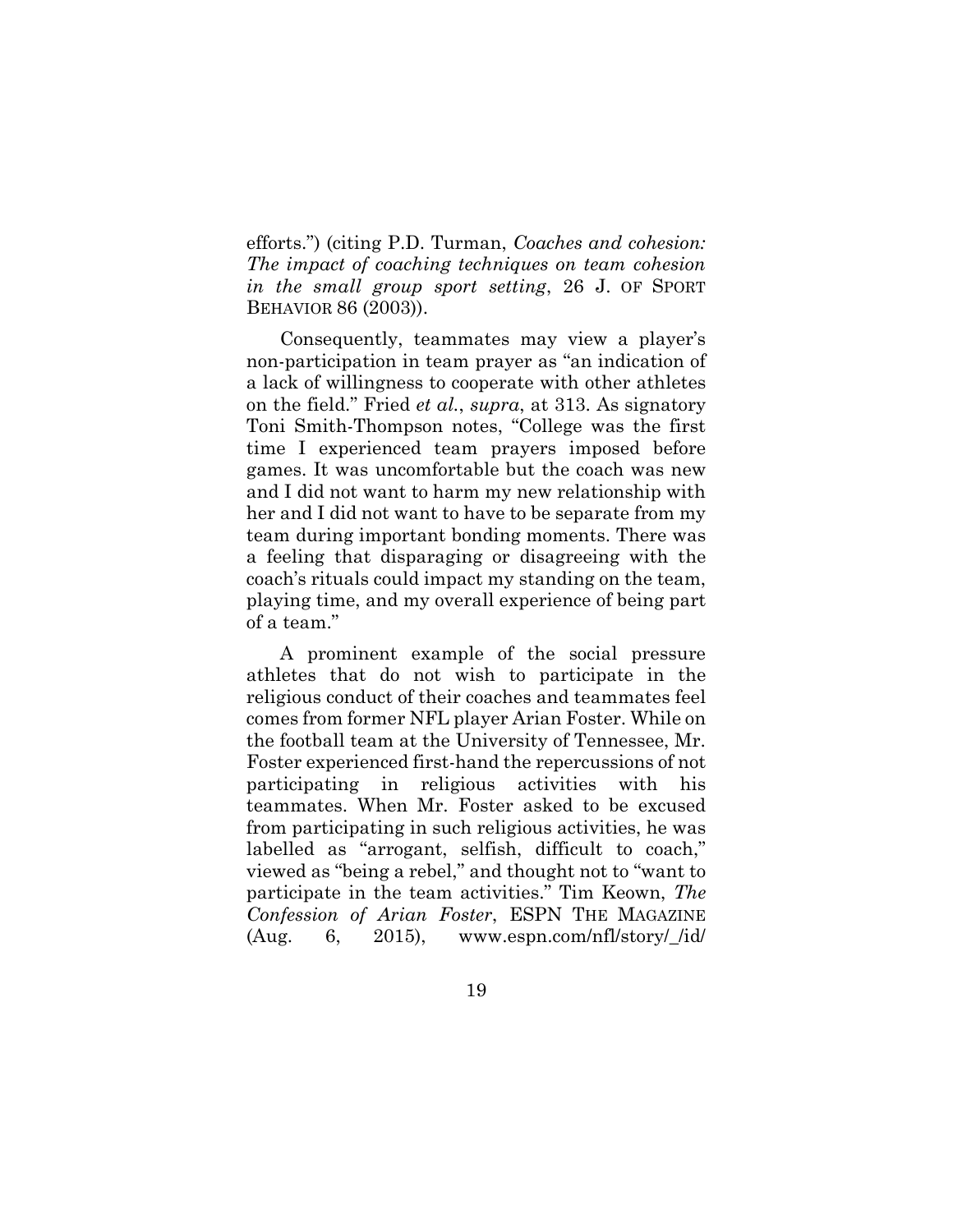13369076/houston-texans-arian-foster-goes-publicnot-believing-god. While Mr. Foster nonetheless resisted this pressure, not all players may have the courage—or feel that they have the ability—to refuse to participate in such religious activities. As signatory James Perry explains, "if your teammates and coach(es) gather at the center of the field, you will gather at the center of the field. If a coach or other adult (or even a teammate) offers up a prayer, at the very least you will bow your head as a show of respect. I cannot imagine a player staying on the sidelines while this takes place."

Players, therefore, may participate despite deep qualms, either out of a sense of obligation or for fear of repercussions (imagined or otherwise). See Murray, *supra*, at 238 (in a study of NCAA Division I softball players, researchers encountered athletes that participated in team prayers "only to be a part of the team"); Fried *et al.*, *supra*, at 301 ("Athletes often participate in [religious] pregame rituals out of habit or a sense of team unity."). To this end, former NFL player and signatory to this brief, Chris Kluwe, notes that coaches often tout football teams as a "family"; therefore, if a player were to walk away from the team during a moment of prayer, Mr. Kluwe notes you are likely viewed as "walking away from your family" and "refusing to be a part of the family."

#### B. **Mr. Kennedy's Prayers Were Coercive.**

In the case before the Court, numerous aspects of the record would have led players to feel compelled to participate in Mr. Kennedy's post-game prayers, even if, as Mr. Kennedy has asserted, that was not his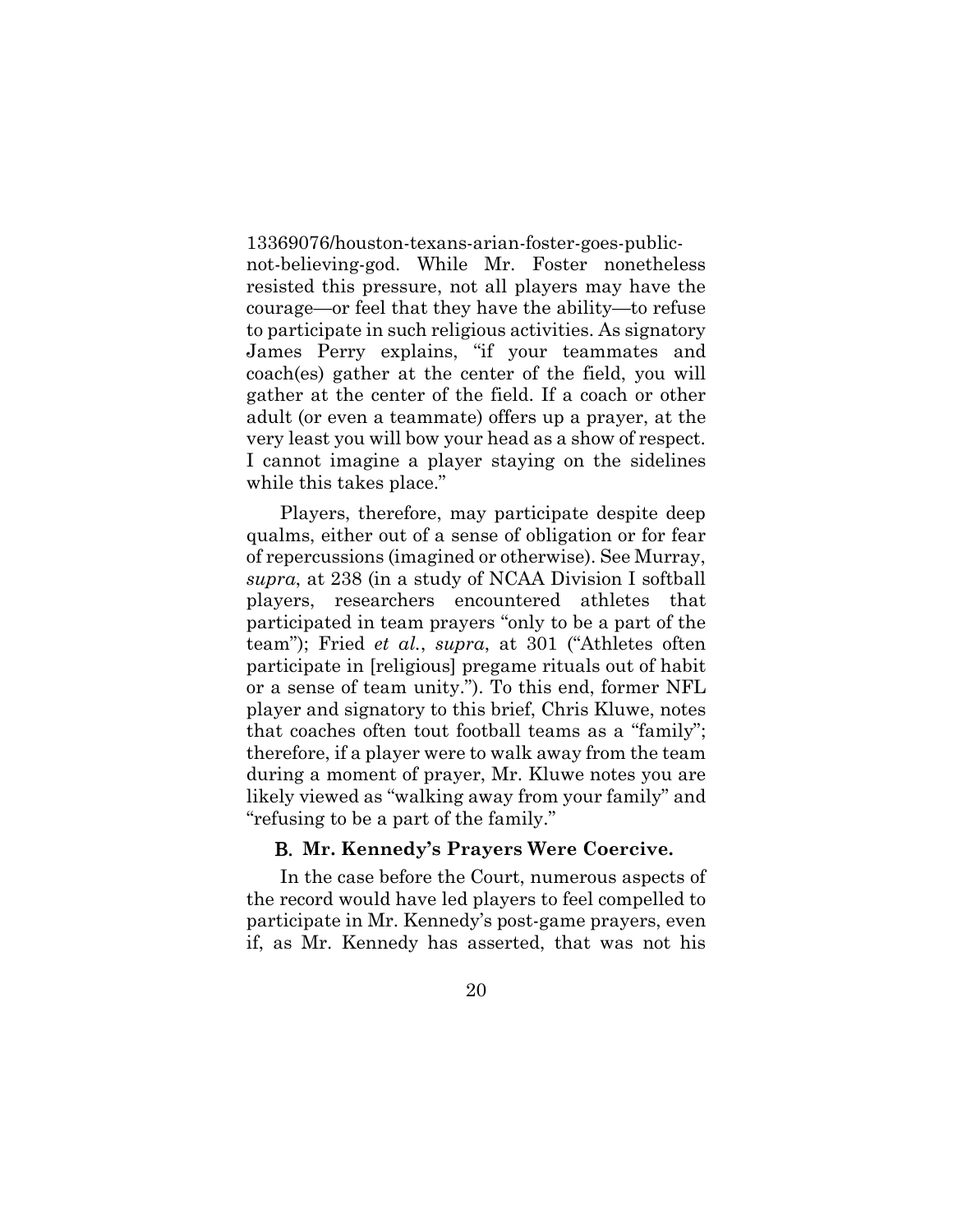intention. *Cf.* J.A. 169 (declaration of Mr. Kennedy dated Aug. 23, 2016) (hereinafter "Kennedy Decl.") (attesting that he is "not motivated to pray after football games in order to push my religious beliefs on BHS players, coaches, or anyone else.").

Among other facts demonstrating the coercive nature of this situation, a few stand out:

- "Over time, the number of players who gathered near [Mr. Kennedy] after the game [to pray] grew to include the majority of the team," J.A. 169 (Kennedy Decl.);
- The team captain (or other players of the football team) would invite other players to participate in Mr. Kennedy's prayers, J.A. 268–69 (deposition of Mr. Kennedy dated Aug. 9, 2019); and
- Mr. Kennedy's prayers would often be accompanied by "short motivational speeches to the players," J.A. 170 (Kennedy Decl.); J.A. 126 (Mr. Kennedy's EEOC Questionnaire) (stating that since 2009 he gave a "short motivational speech prior to some of my postgame prayers").

The fact that the majority of the team often participated in Mr. Kennedy's prayers—and that the captain or other players would invite players to participate in such prayers—increases the likelihood that players would feel compelled to join, and participate in, Mr. Kennedy's prayers. This is because the period of late adolescence is "marked by increased sensitivity to peer influence and increased drive for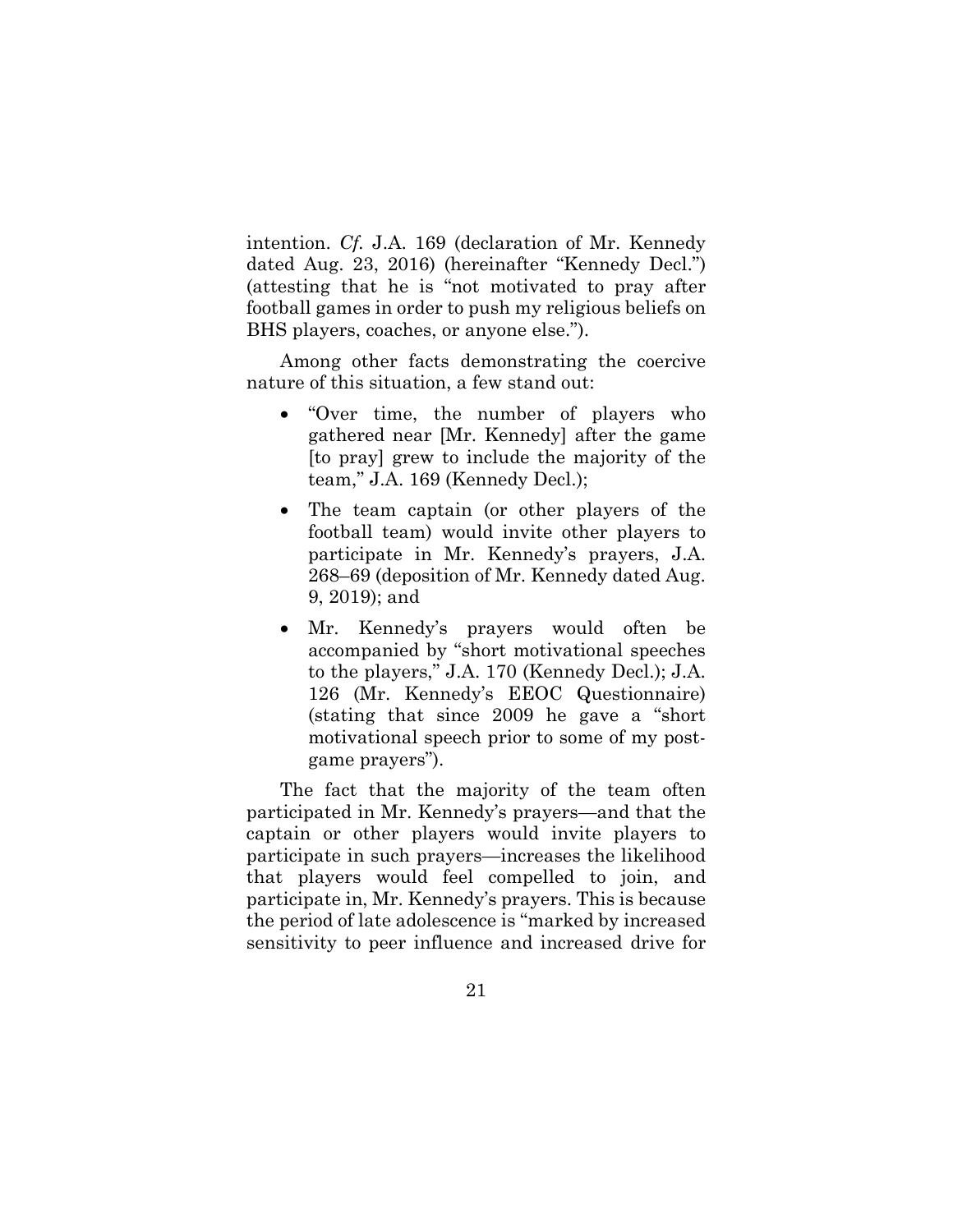peer approval," and "[a]dolescents are strongly motivated to acquire social status within their peergroups, which is often attained by mimicking or adhering to the prototypical behaviors of others within the group who have high status." See Scott A. Graupensperger *et al.*, *Everyone Else Is Doing It: The Association Between Social Identity and Susceptibility to Peer Influence in NCAA Athletes*, 40 J. OF SPORT & EXERCISE PSYCHOL. 117, 117 (2018); see also *Lee*, 505 U.S. at 593 (recognizing that high school peer "pressure, though subtle and indirect, can be as real as any overt compulsion"). Moreover, the fact that Mr. Kennedy would often accompany his postgame prayers with a motivational speech means that a player who wanted to avoid being associated with Mr. Kennedy's prayers would also miss out on the benefit of any post-game motivational speech. A student-athlete's natural desire to hear the latter could lead them to participate, even if unwillingly, in the former.

The fears and dangers of coercion and compulsion by Mr. Kennedy's prayers are not speculative; indeed, the record before the Court demonstrates that players were put in a position of having to choose between participating in Mr. Kennedy's prayers or, alternatively, following their conscience and risking alienation from the team. Parents at Bremerton High School, for example, described that Mr. Kennedy's prayers "had put \* \* \* their children in awkward situations where they did not feel comfortable declining to join with the other players in Mr. Kennedy's prayers." See J.A. 359; see also J.A. 356 ("[C]hildren had participated in the team prayers only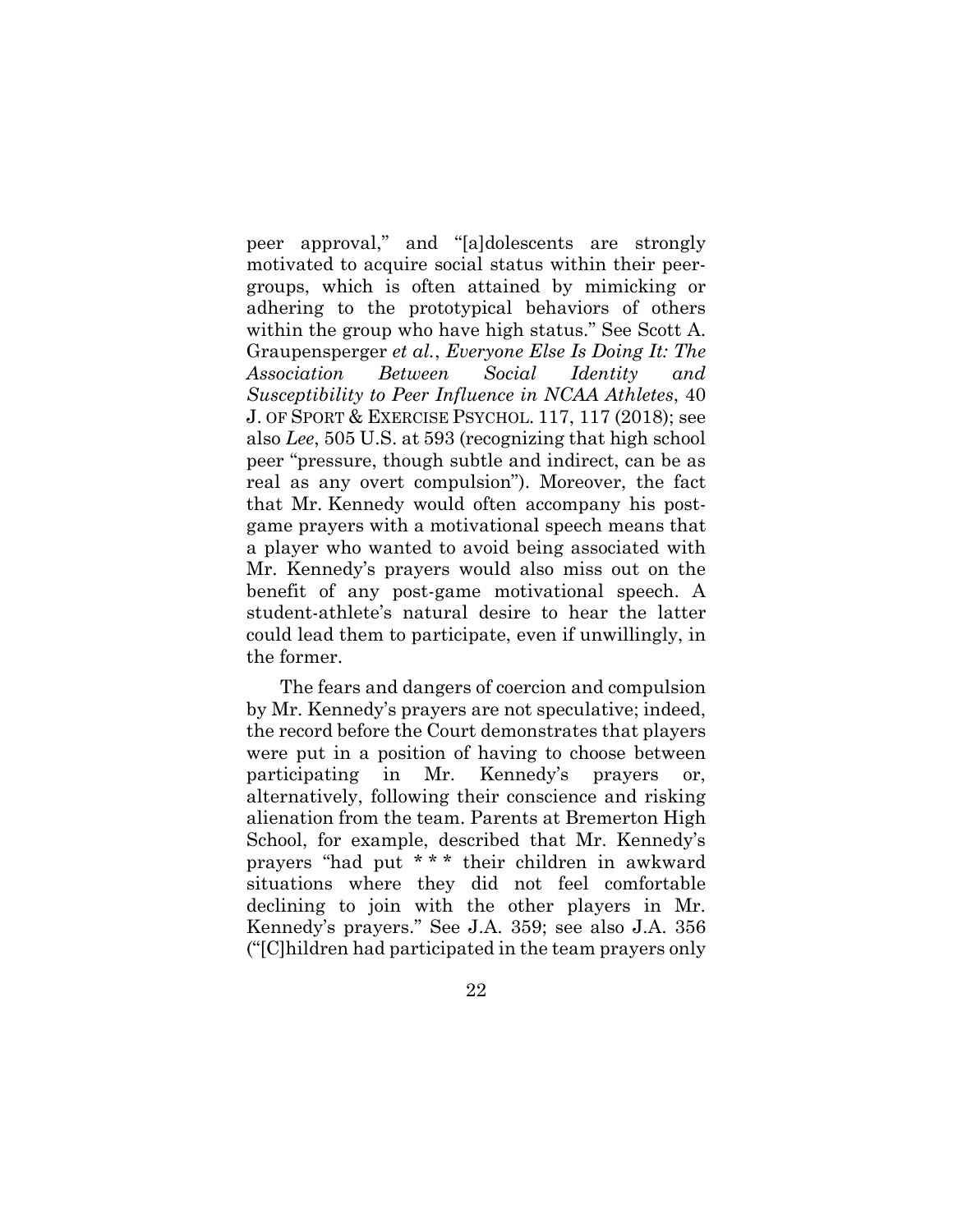because they did not wish to separate themselves from the team.").

As this Court has recognized, "[t]he government may no more use social pressure to enforce orthodoxy than it may use more direct means." *Santa Fe Indep. Sch. Dist.* v. *Doe*, 530 U.S. 290, 312 (2000) (quoting *Lee*, 505 U.S. at 594); see also *Borden* v. *Sch. Dist. of Twp. of E. Brunswick*, 523 F.3d 153, 183 (3d Cir. 2008) (McKee, J., concurring) ("Any player who held opposing beliefs should not have had to 'go along to get along' by silently participating in religious observances he disagreed with."). Accordingly, the fact that Mr. Kennedy did not *require* players to participate is not dispositive; instead, the School District reasonably sought to prevent this inherently coercive conduct from continuing. The Establishment Clause ensures that, in the public school setting, children do not have to choose between feeling obliged to appease their coach and teammates on the one hand, and following the dictates of their conscience on the other.

#### **CONCLUSION**

The judgment of the Ninth Circuit should be affirmed.